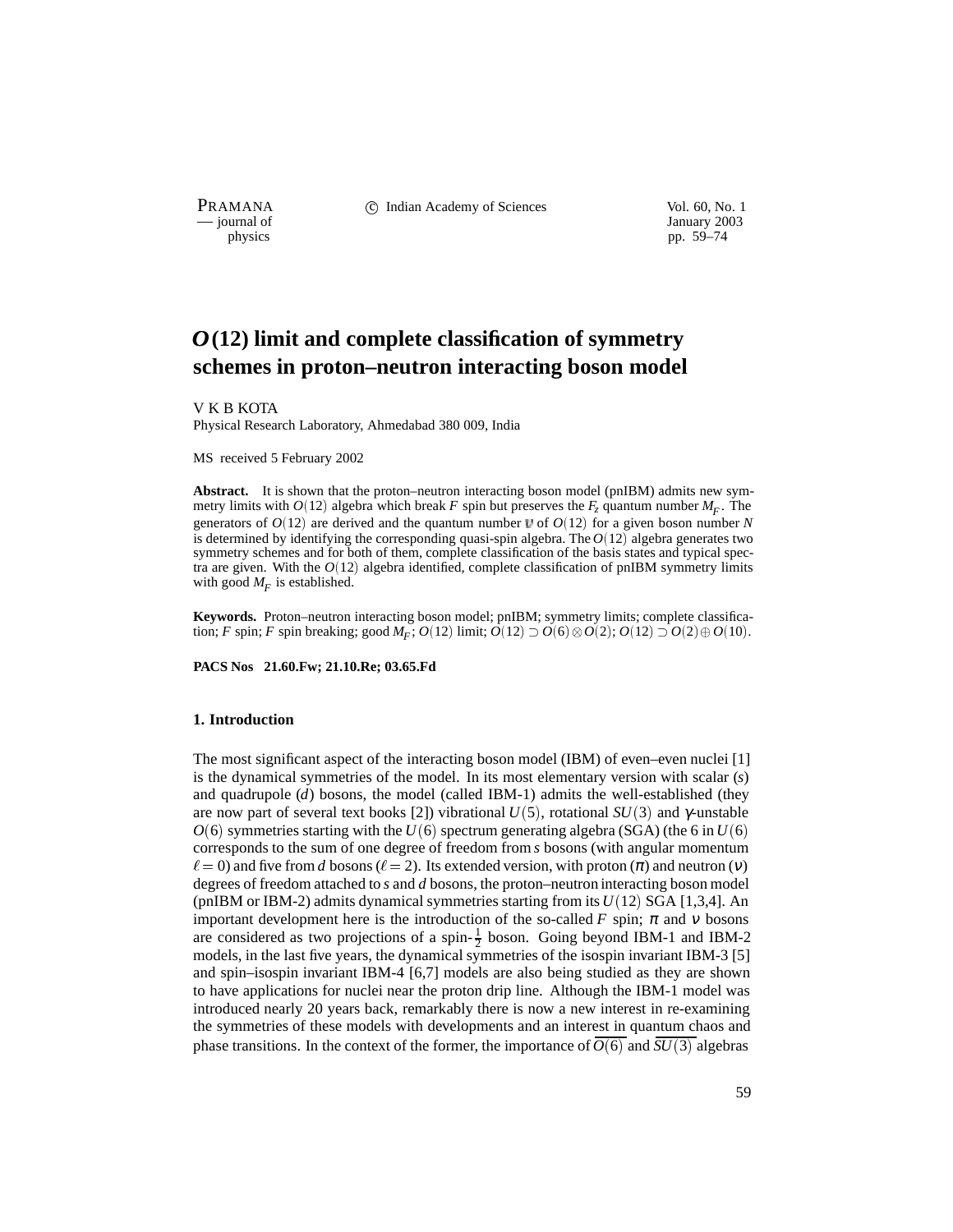[8] is brought out and for the latter the so-called *E* (5) and *X* (5) symmetries are introduced [9]. Also new interpretations for the  $SU(3)$  and  $O(6)$  limits are proposed with higherorder interactions [10]. Then an immediate question that arises is whether there are new symmetries in pnIBM that are not recognized before. This question is answered in the affirmative in this paper by identifying and analyzing the  $O(12)$  limit group chains of pnIBM.

The *sd* boson pnIBM with  $\pi - v$  degrees of freedom is a standard model for analyzing the properties of heavy even–even nuclei with protons and neutrons occupying different oscillator shells [1,11]. The SGA of pnIBM is  $U(12)$  as a single boson carries 12 degrees of freedom (6 from *s* and *d* and two from  $\pi$  and *v*) in this model. Then there are the wellknown  $U(6) \otimes SU_F(2)$  with the  $SU_F(2)$  algebra generating *F* spin and the  $U_{\pi}(6) \oplus U_{V}(6)$ symmetry limits in this model; in addition there are also the  $U_s(2) \oplus U_d(10)$  symmetry limits (see §4). The various group chains starting from  $U(6) \otimes SU_F(2)$  and  $U_{\pi}(6) \oplus U_{V}(6)$ are identified and studied in great detail in the past; see for example [1,3,4]. Let us point out that IBM-1 model corresponds to the  $F = N/2$  states in pnIBM where N is the total number of bosons. The  $F = N/2 - 1$  states are the so-called mixed symmetry states. In rotational  $SU(3)$  nuclei they correspond to the now well-known scissors states that are seen in many nuclei [12]. It should be emphasized that there are many new experiments with the advent of the EUROBALL cluster detector in the last five years in identifying the mixed symmetry states of pnIBM in  $O(6)$  type nuclei (for example in <sup>196</sup>Pt, <sup>134,136</sup>Ba and <sup>94</sup>Mo isotopes [13]). Though the focus is in identifying good *F*-spin states in  $O(6)$  nuclei, it is well-known that  $F$  spin is broken in many situations [14]. In this paper, following the  $O(18)$  and  $O(36)$  symmetry limits of IBM-3 and IBM-4 models [5,6], it is identified that pnIBM admits a  $O(12)$  limit with broken *F* spin but good  $F_z$  quantum number  $M_F$ . It should be mentioned that, although the existence of  $O(12)$  limit is mentioned in the past in [15,16], in this paper for the first time the  $O(12)$  symmetry chains, as they are closely related to  $O(6)$  nuclei, are analyzed in any detail. Section 2 gives the generators and the quadratic Casimir operator of  $O(12)$  by identifying the corresponding quasi-spin algebra; also discussed here is the closely related*O*(10) algebra in *d* boson space. Two group chains are possible with  $O(12)$  and  $\S 3$  gives classification of states and typical spectra for both of them. In §4 complete classification of pnIBM symmetry limits with good  $M_F$  is discussed in detail. Finally,  $\S5$  gives concluding remarks.

## **2.** *O***(12) symmetry in pnIBM**

## 2.1 *Preliminaries*

The pnIBM, with proton–neutron degrees of freedom, can be described in general in terms of  $\pi - v$  representation or the equivalent *F*-spin representation with the identification  $|\pi\rangle = |\vec{F} = \frac{1}{2}$ ,  $M_F = \frac{1}{2}\rangle = |\frac{1}{2}\frac{1}{2}\rangle$  and  $|v\rangle = |\vec{F} = \frac{1}{2}$ ,  $M_F = -\frac{1}{2}\rangle = |\frac{1}{2} - \frac{1}{2}\rangle$ [1]. In the *F*-spin representation, given the one boson creation and destruction operators  $b^{\dagger}_{\ell,m_{\ell};\frac{1}{2},m_{f}}$  and  $\tilde{b}_{\ell,m_{\ell};\frac{1}{2},m_{f}} = (-1)^{\ell+m_{\ell}+\frac{1}{2}+m_{f}} b^{\ell}_{\ell,-m_{\ell};\frac{1}{2},-m_{f}},$  the 144 double tensors  $\left(b^{\dagger}_{\ell,\frac{1}{2}}\tilde{b}_{\ell',\frac{1}{2}}\right)^{L_{0},F_{0}}_{M_{0},M_{F_{0}}}$ generate the  $U(12)$  SGA; note that for us  $\ell = 0(s)$  or  $2(d)$ . Similarly,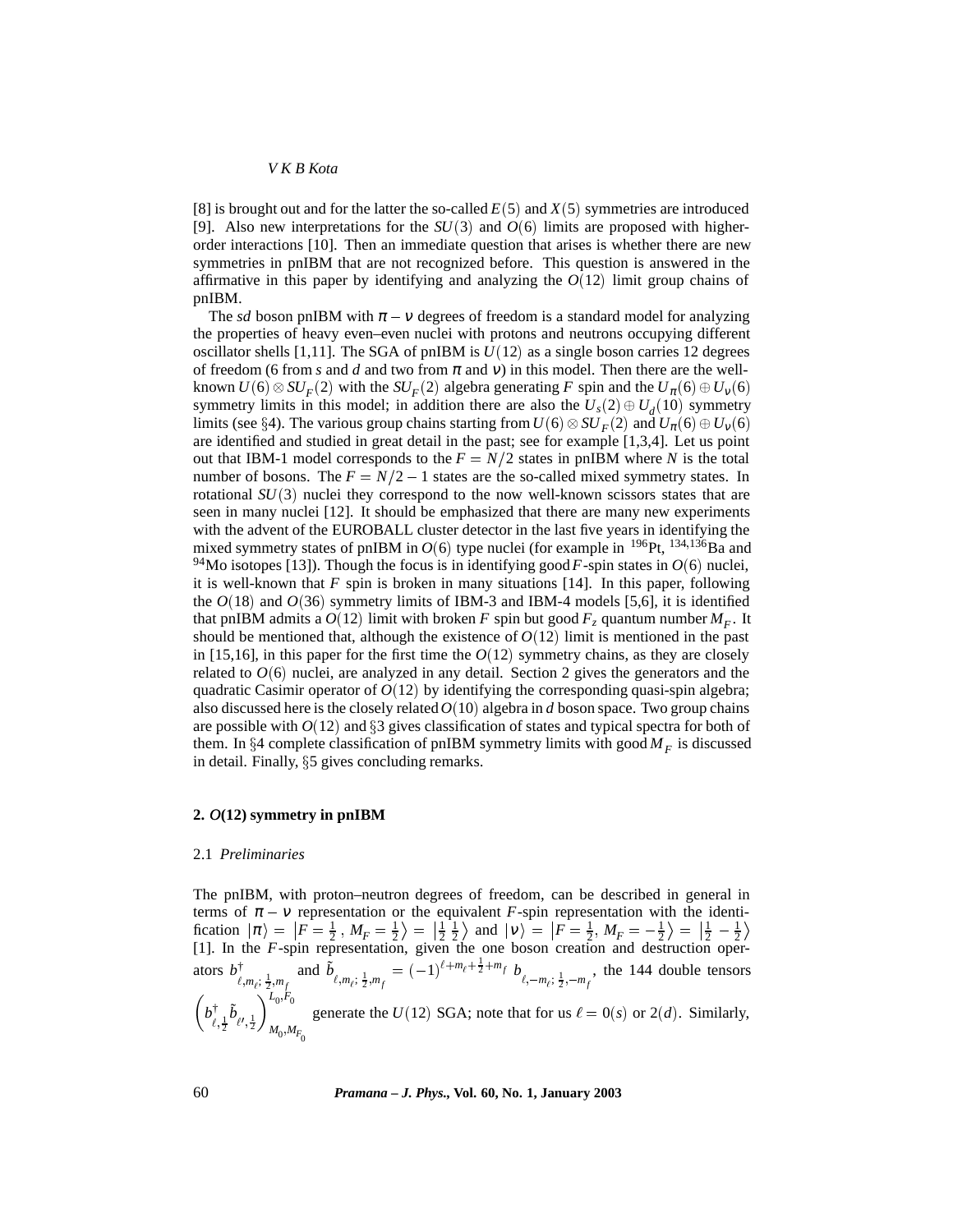in the  $\pi - \nu$  representation, given the one boson creation and destruction operators  $b^{\dagger}_{\ell,m_i;\rho}$ and  $\tilde{b}_{\ell,m_{\ell};\,\rho} = (-1)^{\ell+m_{\ell}} b_{\ell,-m_{\ell};\,\rho};\,\rho = \pi$  or v, the 144 operators  $(b^{\dagger}_{\ell,\rho} \tilde{b}_{\ell',\rho'})^{L_0}_{M_0}$  generate the generate the  $U(12)$  algebra. These results follow directly from the following commutation relations

$$
\begin{split}\n&\left[\left(b_{\ell_{1},\frac{1}{2}}^{\dagger}\tilde{b}_{\ell_{2},\frac{1}{2}}\right)_{M_{12},M_{F_{12}}}^{L_{12},F_{12}}\left(b_{\ell_{3},\frac{1}{2}}^{\dagger}\tilde{b}_{\ell_{4},\frac{1}{2}}\right)_{M_{34},M_{F_{34}}}^{L_{34},F_{34}}\right] \\
&=\sqrt{(2L_{12}+1)(2L_{34}+1)(2F_{12}+1)(2F_{34}+1)}(-1)^{1+\ell_{1}+\ell_{4}} \\
&\times \sum_{L_{0},F_{0}}\left\langle L_{12}M_{12}\right. L_{34}M_{34}\right|L_{0}M_{0}\left\langle F_{12}M_{F_{12}}\right. F_{34}M_{F_{34}}\right|F_{0}M_{F_{0}}\right\rangle(-1)^{L_{0}+F_{0}} \\
&\times \left[\left\{\begin{array}{cc}L_{12}\left.\rightL_{34}\left.\rightL_{0}\right\\ \ell_{4}\left.\right\}\left\{\begin{array}{cc}F_{12}\left.\rightF_{34}\left.\rightF_{0}\right\\ \frac{1}{2}\left.\begin{array}{c}\frac{1}{2}\left.\right\}^{2}\left.\frac{1}{2}\right\}\end{array}\right\}\left(b_{\ell_{1},\frac{1}{2}}^{\dagger}\tilde{b}_{\ell_{4},\frac{1}{2}}\right)_{M_{0},M_{F_{0}}}^{L_{0},F_{0}}\right.\right. \\
&\left.-(-1)^{\ell_{1}+\ell_{2}+\ell_{3}+\ell_{4}+L_{12}+L_{34}+L_{0}+F_{12}+F_{34}+F_{0}} \\
&\times\left\{\begin{array}{cc}L_{12}\left.\rightL_{34}\left.\rightL_{0}\right\\ \ell_{3}\left.\right\}\left\{\begin{array}{cc}\frac{1}{2}\left.\begin{array}{c}\frac{1}{2}\left.\right\}^{2}\left.\begin{array}{c}\frac{1}{2}\left.\right\}^{2}\left.\begin{array}{c}\frac{1}{2}\left.\right\}^{2}\left.\begin{array}{c}\frac{1}{2}\left.\right\}^{2}\left.\begin{array}{c}\frac{1}{2}\left.\right\}^{2}\left.\begin{array}{c}\frac{1}{2}\left.\rule{0pt}{2}\right\}
$$

and

$$
\begin{split}\n&\left[\left(b_{\ell_{1},\rho_{1}}^{\dagger}\tilde{b}_{\ell_{2},\rho_{2}}\right)_{M_{12}}^{L_{12}}\left(b_{\ell_{3},\rho_{3}}^{\dagger}\tilde{b}_{\ell_{4},\rho_{4}}\right)_{M_{34}}^{L_{34}}\right]_{-} \\
&=\sqrt{(2L_{12}+1)(2L_{34}+1)}\left(-1\right)^{\ell_{1}+\ell_{4}}\sum_{L_{0}}\left\langle L_{12}M_{12}\ L_{34}M_{34}\ |L_{0}M_{0}\right\rangle\left(-1\right)^{L_{0}} \\
&\times\left[\left\{\begin{array}{cc}L_{12}\ L_{34}\ L_{0} \\ \ell_{4}\ \ell_{1}\ \ell_{2}\end{array}\right\}\left(b_{\ell_{1},\rho_{1}}^{\dagger}\tilde{b}_{\ell_{4},\rho_{4}}\right)_{M_{0}}^{L_{0}}\delta_{\ell_{2}\ell_{3}}\delta_{\rho_{2},\rho_{3}} \\
&-(-1)^{\ell_{1}+\ell_{2}+\ell_{3}+\ell_{4}+L_{12}+L_{34}+L_{0}}\left\{\begin{array}{cc}L_{12}\ L_{34}\ L_{0} \\ \ell_{3}\ \ell_{2}\ \ell_{1}\end{array}\right\} \\
&\times\left(b_{\ell_{3},\rho_{3}}^{\dagger}\tilde{b}_{\ell_{2},\rho_{2}}\right)_{M_{0}}^{L_{0}}\delta_{\ell_{1}\ell_{4}}\delta_{\rho_{1},\rho_{4}}\right].\n\end{split} \tag{2}
$$

Dynamical symmetry limits of pnIBM correspond to the group chains starting with*U* (12) generating *N* and ending with  $O_L(3) \otimes \left| SU_F(2) \supset O_M \right|$  $\left[SU_F(2) \supset O_{M_F}(2)\right]$  or  $O_L(3) \otimes O_{M_F}(2)$  generating states with good  $(N, L, F, M_F)$  or only  $(N, L, M_F)$  respectively. Note that  $N = (N_{\pi} + N_V)$  and  $M_F = (N_{\pi} - N_{\nu})/2$  where  $N_{\pi}$  and  $N_{\nu}$  are proton and neutron boson numbers respectively. Before going further it is useful to write down the number,*F* spin and angular momentum (*L*) operators [16a]

$$
\hat{n} = \hat{n}_s + \hat{n}_d = \hat{n}_\pi + \hat{n}_v
$$
\n
$$
= \sum_{\ell=0,2} \sqrt{2(2\ell+1)} \left( b_{\ell,\frac{1}{2}}^\dagger \tilde{b}_{\ell,\frac{1}{2}} \right)_{0,0}^{0,0}
$$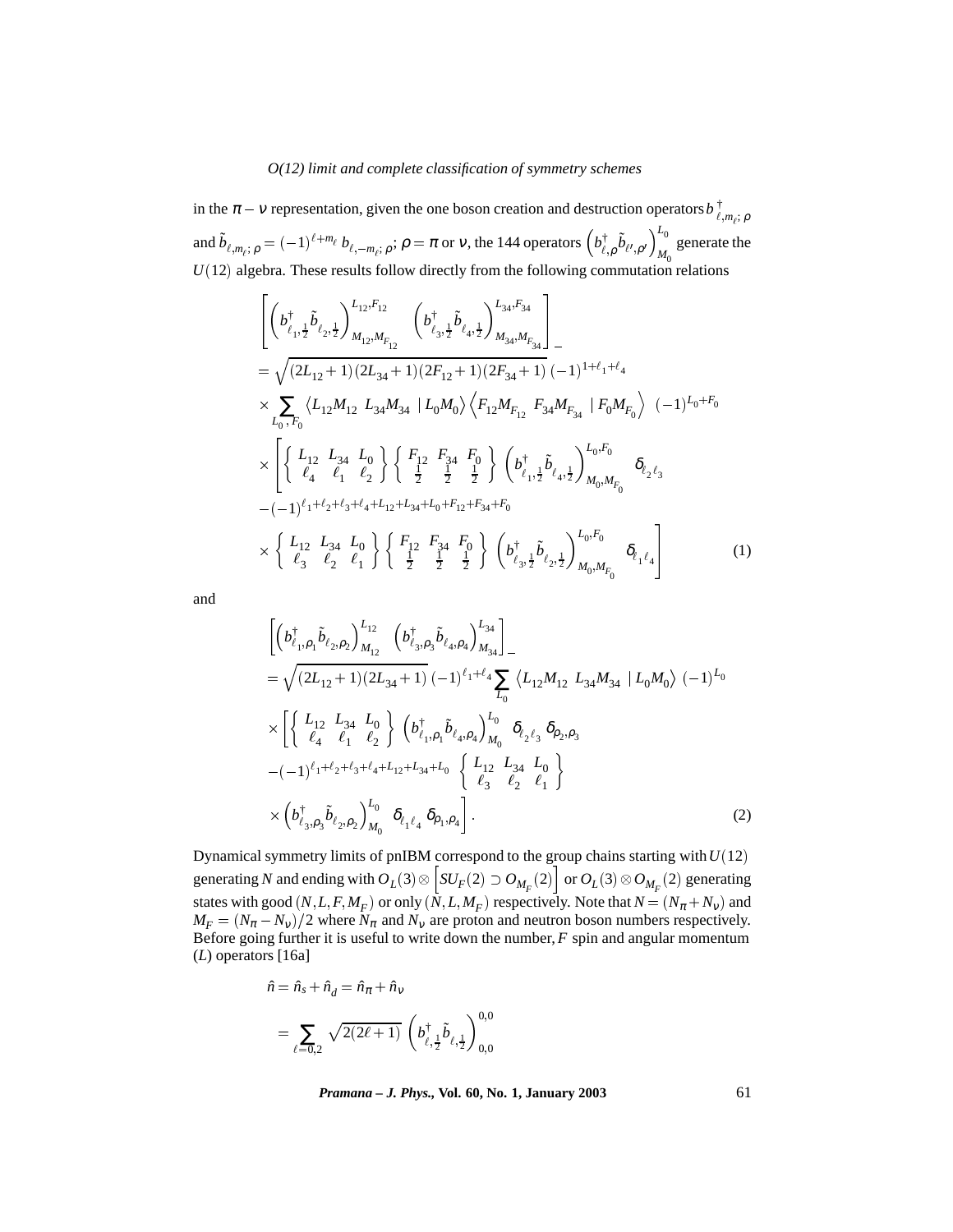$$
= \sum_{\rho=\pi,\nu} \left( s_{\rho}^{\dagger} \tilde{s}_{\rho} \right) + \sqrt{5} \sum_{\rho=\pi,\nu} \left( d_{\rho}^{\dagger} \tilde{d}_{\rho} \right)^{0}
$$
  
\n
$$
= \left[ s_{\pi}^{\dagger} \tilde{s}_{\pi} + \sqrt{5} \left( d_{\pi}^{\dagger} \tilde{d}_{\pi} \right)^{0} \right] + \left[ s_{\nu}^{\dagger} \tilde{s}_{\nu} + \sqrt{5} \left( d_{\nu}^{\dagger} \tilde{d}_{\nu} \right)^{0} \right]
$$
  
\n
$$
L_{\mu}^{1} = \sqrt{20} \left( d_{\frac{1}{2}}^{\dagger} \tilde{d}_{\frac{1}{2}} \right)_{\mu,0}^{1,0} = \sqrt{10} \sum_{\rho=\pi,\nu} \left( d_{\rho}^{\dagger} \tilde{d}_{\rho} \right)_{\mu}^{1},
$$
  
\n
$$
F_{\mu}^{1} = \frac{1}{\sqrt{2}} \sum_{\ell=0,2} \sqrt{(2\ell+1)} \left( b_{\ell,\frac{1}{2}}^{\dagger} \tilde{b}_{\ell,\frac{1}{2}} \right)_{0,\mu}^{0,1},
$$
  
\n
$$
F_{0}^{1} = \frac{1}{2} \left( \left[ \hat{n}_{s;\pi} + \hat{n}_{d;\pi} \right] - \left[ \hat{n}_{s;\nu} + \hat{n}_{d;\nu} \right] \right),
$$
  
\n
$$
F_{1}^{1} = -\frac{1}{\sqrt{2}} \left( \left[ s_{\pi}^{\dagger} s_{\nu} \right] + \sum_{m} \left[ d_{m;\nu}^{\dagger} d_{m;\nu} \right] \right),
$$
  
\n
$$
F_{-1}^{1} = \frac{1}{\sqrt{2}} \left( \left[ s_{\nu}^{\dagger} s_{\pi} \right] + \sum_{m} \left[ d_{m;\nu}^{\dagger} d_{m;\pi} \right] \right).
$$
  
\n(3)

The proton *s* and *d* boson and neutron *s* and *d* boson number operators  $\hat{n}_{s,\pi}$ ,  $\hat{n}_{s,\nu}$ ,  $\hat{n}_{d,\pi}$  and  $\hat{n}_{d,v}$  are defined by the third equality in (3) and similarly, the decompositions of *L* into  $\pi$ and <sup>ν</sup> parts and *F* components into *s* and *d* parts follow immediately from (3).

At the primary level, as pointed out in the Introduction, identified by the first sub-algebra of *U*(12), pnIBM has four symmetry limits [15]: (i)  $U(6) \otimes SU_F(2)$ ; (ii)  $U_{\pi}(6) \oplus U_{\nu}(6)$ ; (iii)  $U_s(2) \oplus U_d(10)$ ; (iv)  $O(12)$ . With the condition that *N*, *L* and  $M_F = (N_\pi - N_v)/2$  must be good quantum numbers, there will be no other chains in pnIBM except those related to (i)–(iv). Complete classification of group chains with good  $(N, L, M_F)$  in pnIBM will be discussed in detail in  $\S 4$ . In the present section the  $O(12)$  algebra is studied in detail. As the  $O(12)$  algebra is defined in *sd* boson space, it is more appropriate to start first with the corresponding  $O(10)$  algebra in *d* boson space.

#### 2.2 *O*(10) *algebra in d boson space*

In *d* boson space the SGA is  $U(10)$  and starting with it there are two chains: (i)  $U(10)$  $[U(5)\supset O(5)\supset O_{L}(3)]\otimes\ \big|SU_{F}(2)\supset O_{R}$  $\left[ SU_F(2) \supset O_{M_F}(2) \right]$  where *F* spin is good; (ii)  $U(10) \supset$  $O(10) \supset [O(5) \supset O_L(3)] \otimes O_{M_F}(2)$  where only  $M_F$  is good. Here we are concerned with (ii), the  $O(10)$  chain; chain (i) is considered in §4. It is known that  $U(M)$  admits  $O(M)$ as a sub-algebra and thus  $U(10) \supset O(10)$  is always possible. But the question is whether there is a  $O(10)$  that preserves *L* and  $M_F$ . The answer is in the affirmative and this is seen from the generators of  $O(10)$  which are identified to be

$$
O(10): A_{\mu}^{L=1,3} = (d_{\pi}^{\dagger} \tilde{d}_{\nu})_{\mu}^{1,3}, B_{\mu}^{L=1,3} = (d_{\nu}^{\dagger} \tilde{d}_{\pi})_{\mu}^{1,3},
$$

$$
C_{\mu}^{L=0-4} = \left[ (d_{\pi}^{\dagger} \tilde{d}_{\pi})_{\mu}^{L} + (-1)^{1+L} (d_{\nu}^{\dagger} \tilde{d}_{\nu})_{\mu}^{L} \right].
$$
 (4)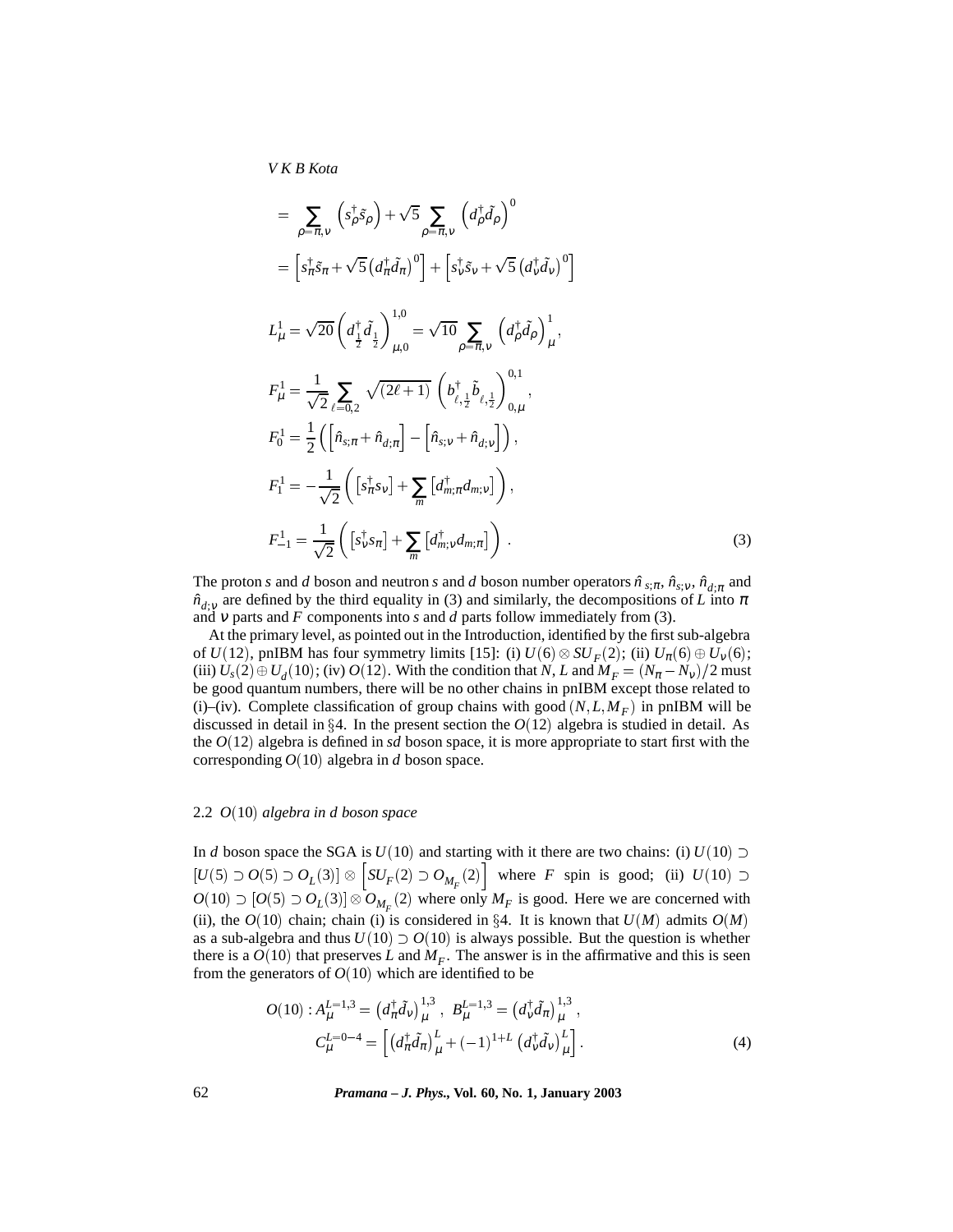It is seen from (2) that  $\left[A_{\mu_1}^{L_1} A_{\mu_2}^{L_2}\right]_0 = 0$ ,  $\left[B_{\mu_1}^{L_1} B_{\mu_2}^{L_2}\right]_0 = 0$ ,  $\left[A_{\mu_1}^{L_1} B_{\mu_2}^{L_2}\right]_0$  is a sum of  $C^L$ 's,  $\left[A_{\mu_1}^{L_1} C_{\mu_2}^{L_2}\right]$  is a sum of  $A^{L}$ 's,  $\left[B_{\mu_1}^{L_1} C_{\mu_2}^{L_2}\right]$  is a sum of  $B^{L}$ 's and finally  $\left[C_{\mu_1}^{L_1} C_{\mu_2}^{L_2}\right]$  is a sum of  $C^L$ 's. The  $C^1_\mu$  generate  $\vec{L}$ ,  $C^0$  generates  $M_F$  and  $C^{L=1,3}_\mu$  generate  $O(5)$  in the chain  $O(10) \supset [O(5) \supset O_L(3)] \otimes O_{M_F}(2)$ . It is clear that, as  $F^1_{d,\pm}$  operators are not in (4), the  $O(10)$  chain breaks *F* spin. In order to understand the physical meaning of  $O(10)$  and determine the *O*(10) irreducible representations (irreps) contained in the symmetric irreps  $\{N_d\}$  of  $U(10)$  ( $N_d$  is the number of *d* bosons), following [17], the corresponding quasispin  $SU_{S,d}(2)$  algebra is constructed. The generators  $S_{\pm}(d)$  and  $S_0(d)$  of  $SU_{S,d}(2)$  and their commutation relations are

$$
S_{+}(d) = \sqrt{5} \left( d_{\pi}^{\dagger} d_{\nu}^{\dagger} \right)^{0}, \quad S_{-}(d) = \sqrt{5} \left( \tilde{d}_{\pi} \tilde{d}_{\nu} \right)^{0}, \quad S_{0}(d) = \frac{(5 + \hat{n}_{d})}{2}
$$
  
\n
$$
\left[ S_{+}(d) S_{-}(d) \right]_{-} = -2S_{0}(d), \quad \left[ S_{0}(d) S_{+}(d) \right]_{-} = \pm S_{+}(d).
$$
 (5)

With  $\{S(d)\}^2 = S_0(d)(S_0(d) - 1) - S_+(d)S_-(d)$  and  $S_0(d)$  defining  $S_dM_{S_d}\alpha'$  basis ( $\alpha'$ labels states with the same  $S_d$  and  $M_{S_d}$  values in the *d* boson space) and the results  $M_{S_d} =$  $\frac{1}{2}(5+N_d)$ ,  $S_d = M_{S_d}$ ,  $M_{S_d} + 1$ , ... and  $\langle {S(d)}^2 \rangle^{S_d,M_{S_d}} = S_d(S_d - 1)$  give, using  $S_d = \frac{1}{2}(5+N_d)$  $v_{d}$ )

$$
S_{+}(d)S_{-}(d) = 5 \left(d_{\pi}^{\dagger} d_{\nu}^{\dagger}\right)^{0} \left(\tilde{d}_{\pi} \tilde{d}_{\nu}\right)^{0} = \sum_{L_{0}} (-1)^{L_{0}} \left(d_{\pi}^{\dagger} \tilde{d}_{\pi}\right)^{L_{0}} \cdot \left(d_{\nu}^{\dagger} \tilde{d}_{\nu}\right)^{L_{0}},
$$
  

$$
\left\langle S_{+}(d)S_{-}(d)\right\rangle^{S_{d}M_{S_{d}}} = \left\langle S_{+}(d)S_{-}(d)\right\rangle^{N_{d}\Psi_{d}} = \frac{1}{4} \left(N_{d} - \Psi_{d}\right) \left(N_{d} + \Psi_{d} + 8\right),
$$
  

$$
\Psi_{d} = N_{d}, N_{d} - 2, \dots, 0 \text{ or } 1.
$$
 (6)

The relationship between  $SU_{S,d}(2)$  and  $O(10)$  is derived by examining the quadratic Casimir operators of *U* (10) and *O*(10),

$$
C_2(U(10)) = \sum_{k} \left(d_{\pi}^{\dagger} \tilde{d}_{\pi}\right)^{k} \cdot \left(d_{\pi}^{\dagger} \tilde{d}_{\pi}\right)^{k} + \sum_{k} \left(d_{\nu}^{\dagger} \tilde{d}_{\nu}\right)^{k} \cdot \left(d_{\nu}^{\dagger} \tilde{d}_{\nu}\right)^{k}
$$

$$
+ \sum_{k} \left(d_{\pi}^{\dagger} \tilde{d}_{\nu}\right)^{k} \cdot \left(d_{\nu}^{\dagger} \tilde{d}_{\pi}\right)^{k} + \sum_{k} \left(d_{\nu}^{\dagger} \tilde{d}_{\pi}\right)^{k} \cdot \left(d_{\pi}^{\dagger} \tilde{d}_{\nu}\right)^{k}
$$

$$
C_2(O(10)) = 2 \sum_{k=1,3} \left(d_{\pi}^{\dagger} \tilde{d}_{\nu}\right)^{k} \cdot \left(d_{\nu}^{\dagger} \tilde{d}_{\pi}\right)^{k} + 2 \sum_{k=1,3} \left(d_{\nu}^{\dagger} \tilde{d}_{\pi}\right)^{k} \cdot \left(d_{\pi}^{\dagger} \tilde{d}_{\nu}\right)^{k}
$$

$$
+ \sum_{L} \left[ \left(d_{\pi}^{\dagger} \tilde{d}_{\pi}\right)^{L} + (-1)^{1+L} \left(d_{\nu}^{\dagger} \tilde{d}_{\nu}\right)^{L} \right]
$$

$$
\left[ \left(d_{\pi}^{\dagger} \tilde{d}_{\pi}\right)^{L} + (-1)^{1+L} \left(d_{\nu}^{\dagger} \tilde{d}_{\nu}\right)^{L} \right].
$$
 (7)

Following [17] it can be recognized that the four terms in  $C_2(U(10))$  give  $[\hat{n}_{d,\pi}(\hat{n}_{d,\pi} 1) + 5 \hat{n}_{d,\pi}$ ,  $[\hat{n}_{d,\nu}(\hat{n}_{d,\nu} - 1) + 5 \hat{n}_{d,\nu}]$ ,  $[\hat{n}_{d,\pi} \hat{n}_{d,\nu} + 5 \hat{n}_{d,\pi}]$  and  $[\hat{n}_{d,\pi} \hat{n}_{d,\nu} + 5 \hat{n}_{d,\nu}]$  respectively. Similarly 2  $\sum_{k=1,3}$  $(d^{\dagger}_{\pi} \tilde{d}_{\nu})^k \cdot (d^{\dagger}_{\nu} \tilde{d}_{\pi})^k = \hat{n}_{d;\pi} \hat{n}_{d;\nu} + 4 \hat{n}_{d;\pi} - S_+(d)S_-(d)$  gives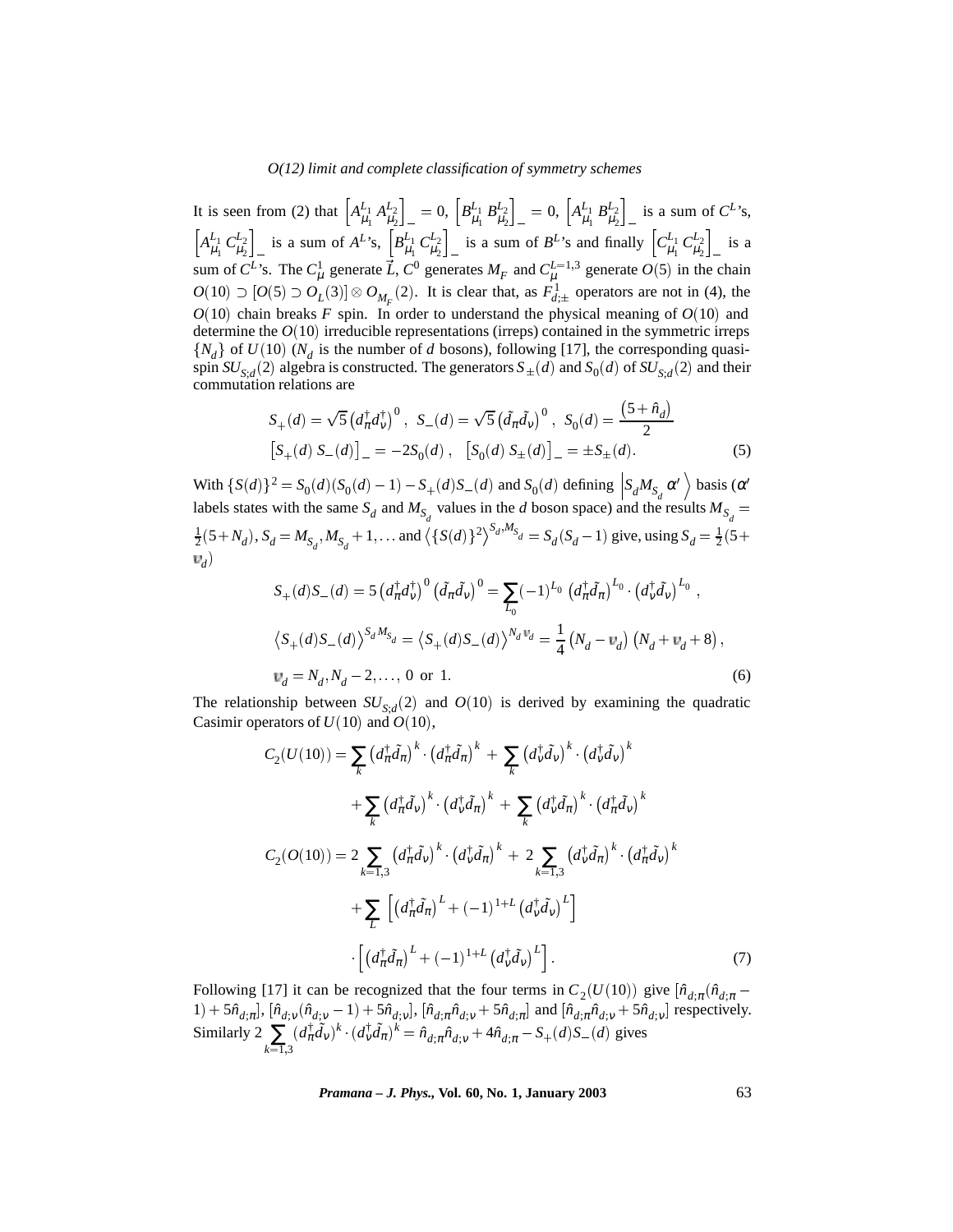$$
C_2(O(10)) = -4S_+(d)S_-(d) + \hat{n}_d(\hat{n}_d + 8).
$$
\n(8)

Now applying (6) gives finally

$$
\begin{aligned}\n\left| \begin{array}{cc} U(10) & \supset & O(10) \\ N_d & \mathbf{u}_d \end{array} \right\rangle, \ \mathbf{u}_d &= N_d, N_d - 2, \dots, 0 \text{ or } 1 \\
\left\langle C_2(U(10)) \right\rangle^{N_d \mathbf{u}_d} &= N_d(N_d + 9), \ \left\langle C_2(O(10)) \right\rangle^{N_d \mathbf{u}_d} &= \mathbf{u}_d(\mathbf{u}_d + 8).\n\end{aligned} \tag{9}
$$

Thus the pairs in the  $O(10)$  limit are  $\pi - v$  boson pairs and

$$
|N_d v_d \alpha'\rangle = \left\{ \frac{(v_d+4)!}{\left[ (N_d - v_d)/2 \right]! \left[ (N_d + v_d + 8)/2 \right]!} \right\}^{1/2}
$$

$$
\times \left[ \sqrt{5} \left( d_\pi^\dagger d_\nu^\dagger \right)^0 \right]^{(N_d - v_d)/2} |v_d v_d \alpha'\rangle. \tag{10}
$$

## 2.3 *O*(12) *generators and the corresponding quasi-spin algebra*

In  $sd$  boson space, following the results in  $\S2.2$ , it is natural to expect the appearance of  $U(12) \supset O(12)$  algebra. From §2.2 it is clear that the 45 generators  $A_{\mu}^{L=1,3}$ ,  $B_{\mu}^{L=1,3}$  and  $C_{\mu}^{L=0-4}$  of  $O(10)$  in *d* boson space (see (4)) and the generator  $D^0 = (s_{\pi}^{\dagger} \tilde{s}_{\pi} - s_{\nu}^{\dagger} \tilde{s}_{\nu}) = 2F_{s,0}^1$ of *O*(2) in *s* boson space will be in the *O*(12) algebra. Then the remaining 20 generators of *O*(12) need to be identified. From the generators of *O*(6) in *U* (6) of IBM-1, it is easily seen that  $E_{\mu}^2 = \left[ \left( s_{\pi}^{\dagger} \tilde{d}_{\nu} \right) + \alpha \left( d_{\pi}^{\dagger} \tilde{s}_{\nu} \right) \right]_{\mu}^2$  and  $F_{\mu}^2 = \left[ \left( s_{\nu}^{\dagger} \tilde{d}_{\pi} \right) + \beta \left( d_{\nu}^{\dagger} \tilde{s}_{\pi} \right) \right]_{\mu}^2$  will be in the  $O(12)$ algebra. The commutators  $\left[A_\mu^L F_{\mu'}^2\right]_$  and  $\left[B_\mu^L E_{\mu'}^2\right]_$  immediately give the remaining 10 generators  $G^2_\mu = \left[ \left( s_\nu^\dagger \tilde{d}_\nu \right) + \gamma \left( d_\pi^\dagger \tilde{s}_\pi \right) \right]_\mu^2$  and  $H^2_\mu = \left[ \left( s_\pi^\dagger \tilde{d}_\pi \right) + \delta \left( d_\nu^\dagger \tilde{s}_\nu \right) \right]_\mu^2$ . By evaluating all the commutators, using (2), between the 66 generators  $A_{\mu}^{L=1,3}, B_{\mu}^{L=1,3}, C_{\mu}^{L=0-4}, D^0, E_{\mu}^2, F_{\mu}^2$ ,  $G_{\mu}^2$  and  $H_{\mu}^2$  it is seen for example that  $[A F]$  gives  $G$ ,  $[A H]$  gives  $E$  and  $[E F]$  gives a sum of  $D^0$  and  $C^L$  only if  $\alpha = \beta = \gamma = \delta$  and  $\alpha^2 = 1$ . Applying these conditions it is seen that the following 66 operators generate the *O*(12) algebra in pnIBM

$$
O(12): A_{\mu}^{L=1,3} = (d_{\pi}^{\dagger} \tilde{d}_{\nu})_{\mu}^{1,3}, B_{\mu}^{L=1,3} = (d_{\nu}^{\dagger} \tilde{d}_{\pi})_{\mu}^{1,3},
$$
  
\n
$$
C_{\mu}^{L=0-4} = \left[ (d_{\pi}^{\dagger} \tilde{d}_{\pi})_{\mu}^{L} + (-1)^{1+L} (d_{\nu}^{\dagger} \tilde{d}_{\nu})_{\mu}^{L} \right],
$$
  
\n
$$
D^{0} = (s_{\pi}^{\dagger} \tilde{s}_{\pi} - s_{\nu}^{\dagger} \tilde{s}_{\nu}),
$$
  
\n
$$
E_{\mu}^{2} = \left[ (s_{\pi}^{\dagger} \tilde{d}_{\nu}) + \alpha (d_{\pi}^{\dagger} \tilde{s}_{\nu}) \right]_{\mu}^{2}, F_{\mu}^{2} = \left[ (s_{\nu}^{\dagger} \tilde{d}_{\pi}) + \alpha (d_{\nu}^{\dagger} \tilde{s}_{\pi}) \right]_{\mu}^{2},
$$
  
\n
$$
G_{\mu}^{2} = \left[ (s_{\nu}^{\dagger} \tilde{d}_{\nu}) + \alpha (d_{\pi}^{\dagger} \tilde{s}_{\pi}) \right]_{\mu}^{2}, H_{\mu}^{2} = \left[ (s_{\pi}^{\dagger} \tilde{d}_{\pi}) + \alpha (d_{\nu}^{\dagger} \tilde{s}_{\nu}) \right]_{\mu}^{2},
$$
  
\n
$$
\alpha = \pm 1.
$$
  
\n(11)

Thus there are two  $O(12)$  algebras, one with  $\alpha = 1$  and other with  $\alpha = -1$ . Now we will construct the corresponding quasi-spin algebras.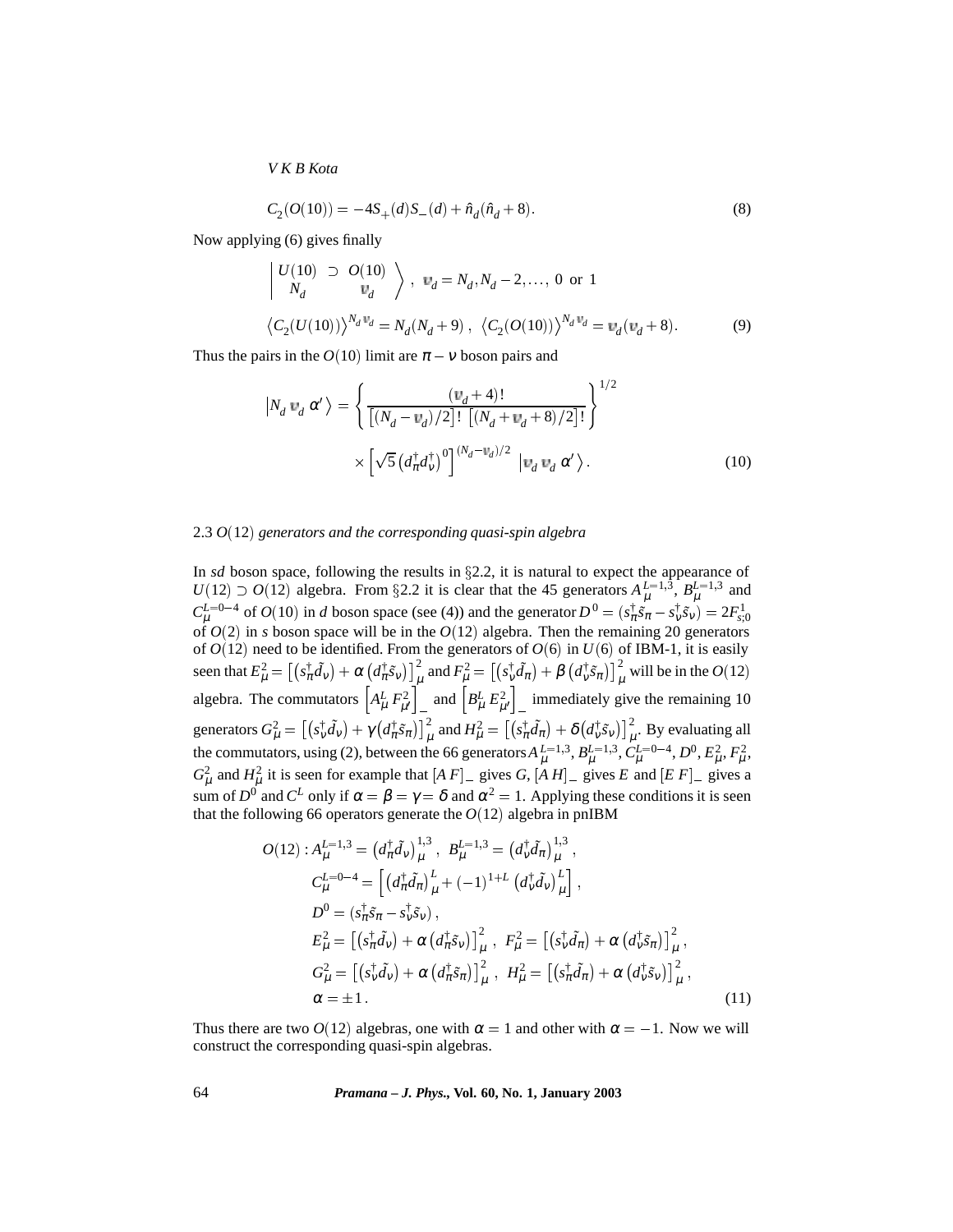Combining the  $SU_{S,d}(2)$  quasi-spin algebra in *d* space and the corresponding algebra  $SU_{S,s}(2)$  in *s* space defined by

$$
S_{+}(s) = s_{\pi}^{\dagger} s_{V}^{\dagger}, \ \ S_{-}(s) = \tilde{s}_{\pi} \tilde{s}_{V}, \ \ S_{0}(s) = \frac{(1 + \hat{n}_{s})}{2}, \tag{12}
$$

it is straightforward to introduce the quasi-spin  $SU<sub>S</sub>(2)$  algebra in the total *sd* space,

$$
S_{+} = S_{+}(s) + \beta S_{+}(d), \ S_{-} = S_{-}(s) + \beta S_{-}(d), \ S_{0} = \frac{(6+\hat{n})}{2}, \ \beta = \pm 1.
$$
\n(13)

The relationship between  $\alpha$  in (11) and  $\beta$  in (13) is established ahead. With the quasispin algebra (13), we have  $|N \Psi \alpha' \rangle$  states exactly as in (6) and (9) and  $\langle S_+ S_- \rangle^{N,\Psi} = (N$  $v(x) = v + 10$  /4. In order to see this, let us first define  $C_2(O(12))$ ,

$$
C_2(O(12)) = C_2(O(2)) + C_2(O(10)) + \alpha [E \ F + F \ E + G \ H + H \ G] \tag{14}
$$

where  $C_2(O(2))$  is

$$
C_2(O(2)) = D^0 D^0 = n_s^2 - 4S_+(s)S_-(s) ,\qquad (15)
$$

 $C_2(O(10))$  is defined by (8) and  $\alpha$  is defined in (11). Recognizing that

$$
E \cdot F + F \cdot E = 2 \left[ S_+(s)S_-(d) + S_+(d)S_-(s) \right]
$$
  
+  $\alpha \left[ 5n_s + n_d + 2n_{s,\pi}n_{d;\nu} + 2n_{d,\pi}n_{s;\nu} \right],$   
 $G \cdot H + H \cdot G = 2 \left[ S_+(s)S_-(d) + S_+(d)S_-(s) \right]$   
+  $\alpha \left[ 5n_s + n_d + 2n_{s;\nu}n_{d;\nu} + 2n_{d,\pi}n_{s;\pi} \right]$  (16)

and using (8), (13) and (15) it is seen that  $C_2(O(12))$  can be written in terms of  $S_+S_-$  only when  $\alpha = -\beta$ . Then finally, with  $\alpha = -\beta$ 

$$
C_2(O(12)) = -4S_+S_- + \hat{n}(\hat{n}+10). \tag{17}
$$

Thus the  $O(12)$  defined by the generators in  $(11)$  correspond to the quasi-spin algebra defined by (13) when  $\alpha = -\beta$ . With this we have, just as in (9) and (10),

$$
\begin{aligned}\n\left| \begin{array}{cc} U(12) &\supset O(12) \\ N & \end{array} \right\rangle, \quad v = N, N - 2, \dots, 0 \quad \text{or} \quad 1 \\
\left\langle C_2(O(12)) \right\rangle^{N, \nu} &= v(v + 10) \\
\left| N \, v \, \alpha' \right\rangle &= \left\{ \frac{(v + 5)!}{\left[ (N - v) / 2 \right]! \left[ (N + v + 10) / 2 \right]!} \right\}^{1/2} \\
&\times \left[ s_{\pi}^{\dagger} s_{V}^{\dagger} + \sqrt{5} \beta \left( d_{\pi}^{\dagger} d_{V}^{\dagger} \right)^{0} \right]^{(N - v) / 2} \left| v \, v \, \alpha' \right\rangle\n\end{aligned} \tag{18}
$$

where  $\beta = \pm 1$  and the  $\alpha$  in the  $O(12)$  generators in (11) is related to  $\beta$  by  $\alpha = -\beta$ .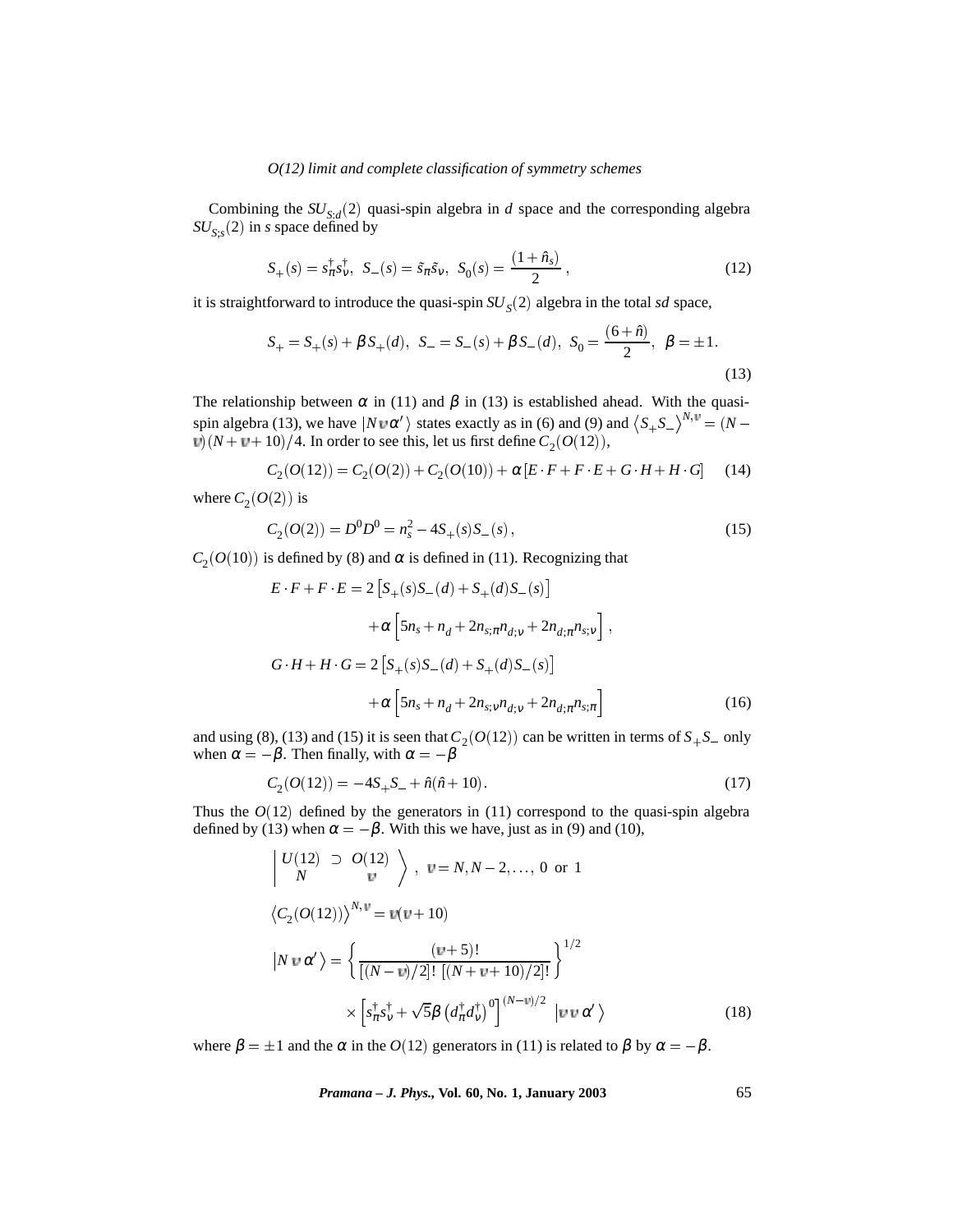## **3.** Spectra in  $O(12) \supset O(6) \otimes O(2)$  and  $O(12) \supset O(2) \oplus O(10)$  limits

The  $O(12)$  algebra admits  $O(6) \otimes O(2)$  and  $O(2) \oplus O(10)$  subalgebras with good  $M_F$ . In both cases one can write down the complete group chains with good  $(N, L, M_F)$ . Hereafter these two chains are called  $O(12) \supset O(6) \otimes O(2)$  and  $O(12) \supset O(2) \oplus O(10)$  limits respectively of pnIBM. Let us point out that, in addition to  $M_F$ , the  $O(12) \supset O(2) \oplus O(10)$  limit also preserves  $M_{F_s}$  and  $M_{F_1}$  and hence it is more restrictive.

## 3.1  $O(12) \supset O(6) \otimes O(2)$  *limit*

The group chain and irrep labels in the  $O(12) \supset O(6) \otimes O(2)$  limit are given by

$$
\left| \begin{array}{ccccc} U(12) & \supset & O(12) \supset & \left[ \begin{array}{ccc} O(6) & \supset & O(5) & \supset & O_L(3) \end{array} \right] \otimes \begin{array}{c} O_{M_F}(2) \\ M_F \end{array} \right\rangle \cdot \left| \begin{array}{cc} [v] & \left[ \sigma_1 \sigma_2 \right] & \left[ \begin{array}{c} v_1 v_2 \end{array} \right] & L & M_F \end{array} \right\rangle \cdot \tag{19}
$$

The *O*(6) algebra is generated by the 15 generators  $C_{\mu}^{L_0=1,3}$  and  $G_{\mu}^2 + \beta'H_{\mu}^2$  and similarly the  $O_{M_F}(2)$  is generated by  $D^0 + \sqrt{5}C^0$  where  $C^{L_0}$ ,  $D^0$ ,  $G^2$  and  $H^2$  are defined in (11); the *O*(5) and *O*<sub>L</sub>(3) algebras are generated by  $C_{\mu}^{L_0=1,3}$  and  $C_{\mu}^1$  respectively. For the *O*(6) algebra in (19) to be the same as the  $O(6)$  in the  $U(6) \otimes SU_F(2) \supset O(6) \otimes O_{M_F}(2)$  limit of pnIBM (as stated earlier, this limit was studied in detail in the past [1,3]), one needs the conditions  $\alpha = 1$  in (11) and  $\beta' = 1$  in  $G_{\mu}^2 + \beta'H_{\mu}^2$  generators. With these conditions met, it is possible to compare the results in these two limits and derive (see ahead) the new structures implied by (19). Before the results for irrep labels are given, it should be pointed out that for a given nucleus  $N$ ,  $L$  and  $M_F$  are always good quantum numbers. The  $N \to \nu$  reduction problem was already solved in §2 (see eq. (18)) and the  $\nu \to [\sigma_1 \sigma_2] M_F$ reductions are given in Appendix A; note that here table 1 with  $r = 6$  will apply. The rule for  $[\sigma_1\sigma_2]\to[\overline{v}_1\overline{v}_2]$  is well-known [4,18,19],  $\sigma_1\geq\overline{v}_1\geq\sigma_2\geq\overline{v}_2\geq 0$ . Finally  $[\overline{v}_1\overline{v}_2]\to L$ can be solved using (A4) and the general solution for  $[\tau]_{O(5)} \to L$ . For example  $[0]_{O(5)} \to$  $L = 0$ ,  $[1]_{O(5)} \rightarrow L = 2$ ,  $[2]_{O(5)} \rightarrow L = 2, 4$ ,  $[11]_{O(5)} \rightarrow L = 1, 3$ ,  $[3]_{O(5)} \rightarrow L = 0, 3, 4, 6$ and  $[21]_{O(5)} \rightarrow L = 1, 2, 3, 4, 5$ . Using these irrep reductions and writing the Hamiltonian as a linear combination of the quadratic Casimir operators of the groups in (19) one can construct the typical spectrum in the  $O(12) \supset O(6) \otimes O(2)$  limit. The Hamiltonian and the energy formula in this limit are

$$
H = E_0(N, M_F) + a_1 C_2 (O(12)) + a_2 C_2 (O(6)) + a_3 C_2 (O(5)) + a_4 C_2 (O(3))
$$
  
\n
$$
E (N, v, [\sigma_1 \sigma_2], [\nu_1 \nu_2], L, M_F) = E_0(N, M_F) + a_1 v(v + 10)
$$
  
\n
$$
+ a_2 [\sigma_1 (\sigma_1 + 4) + \sigma_2 (\sigma_2 + 2)]
$$
  
\n
$$
+ a_3 [\nu_1 (\nu_1 + 3) + \nu_2 (\nu_2 + 1)] + a_4 L(L + 1).
$$
 (20)

The operator form for  $C_2(O(12))$  and the formula for its eigenvalues are given in §2. The corresponding results for  $C_2(O(6))$ ,  $C_2(O(5))$  and  $C_2(O(3))$  are easy to write down [1,4,19]. In order to get IBM-1 like states to be the lowest, for a given  $v$  we need  $\sigma_1 \sigma_2$ ] = [ $\mathfrak{u}, 0$ ] to be lowest and therefore  $a_2 < 0$  in (20). In order to get the ground  $L = 0, 2, 4...$  band correctly we need  $a_3 > 0$  and  $a_4 \sim 0$ . With these restrictions it is seen that the condition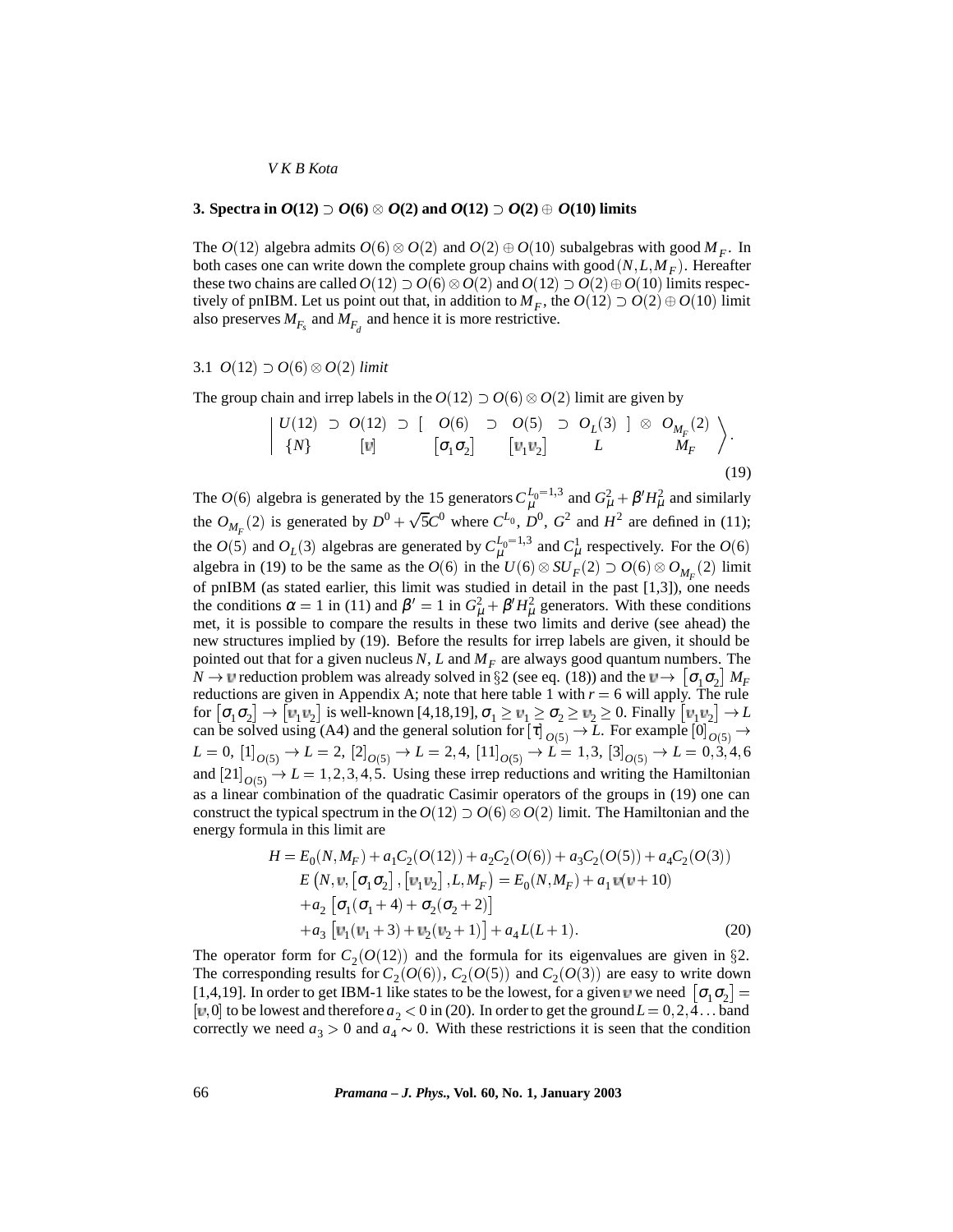**Table 1.**  $[\tau]_{O(2r)} \to [\tau_1 \tau_2]_{O(r)} (M_F)_{O(2)}$  irrep reductions for  $\tau \leq 6$ . The results in the table are verified using the dimension formulas [18] for  $r = 5, 6$ ,  $d(\lfloor \tau_1 \tau_2 \rfloor_{O(5)}) =$  $(2\tau_1+3)(2\tau_2+1)(\tau_1-\tau_2+1)(\tau_1+\tau_2+2)/6,$   $d(\left[\tau_1\tau_2\right]_{O(6)})=(\tau_1+2)^2(\tau_2+1)^2(\tau_1-1)$  $\tau_2 + 1/(\tau_1 + \tau_2 + 3)/12$ . Used also is the formula  $d([\tau]_{O(2r)}) = \begin{pmatrix} \tau + 2r - 1 \\ \tau \end{pmatrix}$  $\left(\begin{array}{c} \tau + 2r - 3 \\ \tau - 2 \end{array}\right)$  for any *r*.

| $\left[\tau\right]_{O(2r)}$                                                                                                                                                                                                                                                                                                                                                                                                                                                                                                                                                                                                                                                                                                                                                                                                                         | $\left[\left.\tau_{1}\right.\tau_{2}\right]_{\mathcal{O}\left(r\right)}$                                                                                                                                                                                                                                                                                                                                                                                                                                                                                                                                                                                                                                                                                                                                                                                                                                                                                                                                                                                                                                                                                                                                                                                                                                                                                                                                                                                                                                                                                                                         | $\left(M_{F}\right)_{O(2)}$                                                                                                                                                                                                                                           |
|-----------------------------------------------------------------------------------------------------------------------------------------------------------------------------------------------------------------------------------------------------------------------------------------------------------------------------------------------------------------------------------------------------------------------------------------------------------------------------------------------------------------------------------------------------------------------------------------------------------------------------------------------------------------------------------------------------------------------------------------------------------------------------------------------------------------------------------------------------|--------------------------------------------------------------------------------------------------------------------------------------------------------------------------------------------------------------------------------------------------------------------------------------------------------------------------------------------------------------------------------------------------------------------------------------------------------------------------------------------------------------------------------------------------------------------------------------------------------------------------------------------------------------------------------------------------------------------------------------------------------------------------------------------------------------------------------------------------------------------------------------------------------------------------------------------------------------------------------------------------------------------------------------------------------------------------------------------------------------------------------------------------------------------------------------------------------------------------------------------------------------------------------------------------------------------------------------------------------------------------------------------------------------------------------------------------------------------------------------------------------------------------------------------------------------------------------------------------|-----------------------------------------------------------------------------------------------------------------------------------------------------------------------------------------------------------------------------------------------------------------------|
| $[0] % \begin{center} % \includegraphics[width=\linewidth]{imagesSupplemental_3.png} % \end{center} % \caption { % Our method can be used for the use of the image. % Note that the \emph{Def}(i) and the \emph{Def}(i) are the same and the \emph{Def}(i) and the \emph{Def}(i) are the same. % } % \label{fig:Defin_3} %$                                                                                                                                                                                                                                                                                                                                                                                                                                                                                                                         | $[0]% \centering \includegraphics[width=0.9\columnwidth]{figures/fig_10.pdf} \caption{The figure shows the number of parameters in the left and right.}\label{fig:time_vs_gamma}$                                                                                                                                                                                                                                                                                                                                                                                                                                                                                                                                                                                                                                                                                                                                                                                                                                                                                                                                                                                                                                                                                                                                                                                                                                                                                                                                                                                                                | $\boldsymbol{0}$                                                                                                                                                                                                                                                      |
| $[1] % \begin{center} % \includegraphics[width=\linewidth]{imagesSupplemental_3.png} % \end{center} % \caption { % Our method can be used for the proposed method. % Note that the \emph{exponent} and the \emph{exponent} is the \emph{exponent} and the \emph{exponent} is the \emph{exponent} and the \emph{exponent} is the \emph{exponent} and the \emph{exponent} is the \emph{exponent} and the \emph{exponent} is the \emph{exponent} and the \emph{exponent} is the \emph{exponent} and the \emph{exponent} is the \emph{exponent} and the \emph{exponent} is the \emph{exponent} and the \emph{exponent} is the \emph{exponent}$                                                                                                                                                                                                          | $[1] % \begin{center} % \includegraphics[width=\linewidth]{imagesSupplemental_3.png} % \end{center} % \caption { % Our method is used for the method. % Our method is used for the method. % Note that the \emph{exponent} is used for the method. % Note that the \emph{exponent} is used for the method. % Note that the \emph{exponent} is used for the method. % Note that the \emph{exponent} is used for the method. % Note that the \emph{exponent} is used for the method. % Note that the \emph{exponent} is used for the method. % Note that the \emph{exportector} is used for the method. % Note that the \emph{exportector} is used for the method. % Note that the \emph{exportector} is used for the method. % Note that the \emph{export$                                                                                                                                                                                                                                                                                                                                                                                                                                                                                                                                                                                                                                                                                                                                                                                                                                        | $\pm \frac{1}{2}$                                                                                                                                                                                                                                                     |
|                                                                                                                                                                                                                                                                                                                                                                                                                                                                                                                                                                                                                                                                                                                                                                                                                                                     | $\left[11\right]$<br>$[0] % \begin{center} % \includegraphics[width=\linewidth]{imagesSupplemental_3.png} % \end{center} % \caption { % Our method can be used for the use of the image. % Note that the \emph{Def}(t) is the same number of times, and the \emph{Def}(t) is the same number of times. % \label{fig:Defin_3} %$                                                                                                                                                                                                                                                                                                                                                                                                                                                                                                                                                                                                                                                                                                                                                                                                                                                                                                                                                                                                                                                                                                                                                                                                                                                                  | $\pm 1, 0$<br>$\boldsymbol{0}$<br>$\pm 1$                                                                                                                                                                                                                             |
| $[3] % \begin{center} \includegraphics[width=\linewidth]{imagesSupplemental/Imers.png} \end{center} % \vspace*{-1em} \caption{The image shows the number of parameters of the parameter $\mathcal{M}_1$ and the number of parameters of the parameter $\mathcal{M}_1$ and the number of parameters of the parameter $\mathcal{M}_2$ and the number of parameters of the parameter $\mathcal{M}_1$ and the number of parameters of the parameter $\mathcal{M}_2$ and the number of parameters of the parameter $\mathcal{M}_1$ and the number of parameters of the parameter $\mathcal{M}_1$ and the number of parameters of the parameter $\mathcal{M}_2$ and the number of parameters of the parameter $\mathcal{M}_1$ and the number of parameters of the parameter $\mathcal{M}_1$ and the number of parameters of the parameter $\mathcal{M}_2$ | $[3] % \begin{center} \includegraphics[width=\linewidth]{imagesSupplemental/Imers.png} \end{center} % \vspace*{-1em} \caption{The image shows the number of parameters of the parameter $\mathcal{M}_1$ and the number of parameters of the parameter $\mathcal{M}_1$ and the number of parameters of the parameter $\mathcal{M}_2$ and the number of parameters of the parameter $\mathcal{M}_1$ and the number of parameters of the parameter $\mathcal{M}_1$ and the number of parameters of the parameter $\mathcal{M}_2$ and the number of parameters of the parameter $\mathcal{M}_1$ and the number of parameters of the parameter $\mathcal{M}_1$ and the number of parameters of the parameter $\mathcal{M}_2$ and the number of parameters of the parameter $\mathcal{M}_1$ and the number of parameters of the parameter $\mathcal{M}_1$<br>$[21]$<br>$[1] % \begin{center} % \includegraphics[width=\linewidth]{imagesSupplemental_3.png} % \end{center} % \caption { % Our method can be used for the proposed method. % Note that the \emph{exponent} is used in the text. % Note that the \emph{exponent} is used in the text. % Note that the \emph{exponent} is used in the text. % Note that the \emph{exponent} is used in the text. % Note that the \emph{exponent} is used in the text. % Note that the \emph{exponent} is used in the text. % Note that the \emph{exponent} is used in the text. % Note that the \emph{exponent} is used in the text. % Note that the \emph{exponent} is used in the text. % Note that the \emph{exportector} is used in the text. % Note$ | $\pm \frac{3}{2}, \pm \frac{1}{2}$<br>$\pm \frac{1}{2}$<br>$\pm \frac{3}{2}, \pm \frac{1}{2}$                                                                                                                                                                         |
| $[4] % \begin{center} \includegraphics[width=\linewidth]{imagesSupplemental/Imh} \end{center} % \vspace*{-1em} \caption{The figure shows the results of the estimators in the left and right.} \label{fig:limal}$                                                                                                                                                                                                                                                                                                                                                                                                                                                                                                                                                                                                                                   | $[4] % \begin{center} \includegraphics[width=\linewidth]{imagesSupplemental/Imetad-Architecture.png} \end{center} % \vspace*{-1em} \caption{The image shows the parameters of the parameters of the parameter $\mathcal{M}_1$ and the parameters of the parameter $\mathcal{M}_1$ and the parameters of the parameter $\mathcal{M}_2$ and the parameters of the parameter $\mathcal{M}_1$ and the parameters of the parameter $\mathcal{M}_2$ and the parameters of the parameter $\mathcal{M}_1$ and the parameters of the parameter $\mathcal{M}_2$ and the parameters of the parameter $\mathcal{M}_1$ and the parameters of the parameter $\mathcal{M}_2$ and the parameters of the parameter $\mathcal{M}_1$ and the parameters of the parameter $\mathcal{M}_1$ and the parameters of the parameter $\mathcal{M}_2$$<br>$[31]$<br>$[22]$<br>$[0] % \begin{center} % \includegraphics[width=\linewidth]{imagesSupplemental_3.png} % \end{center} % \caption { % Our method can be used for the use of the image. % Note that the \emph{Def}(t) is the same number of times, and the \emph{Def}(t) is the same number of times. % \label{fig:Defin_3} %$                                                                                                                                                                                                                                                                                                                                                                                                                                     | $\pm 2, \pm 1, 0$<br>$\pm 1, 0$<br>$\boldsymbol{0}$<br>$\pm 2, \pm 1, (0)^2$<br>$\pm 1$<br>$\pm 2, 0$                                                                                                                                                                 |
| $[5] % \begin{center} \includegraphics[width=\linewidth]{imagesSupplemental/Imit} \caption{The image shows the image shows a single number of times.} \label{fig:limal} \end{center}$                                                                                                                                                                                                                                                                                                                                                                                                                                                                                                                                                                                                                                                               | $[41]$<br>$[32]$<br>$[3] % \begin{center} \includegraphics[width=\linewidth]{imagesSupplemental/Imers.png} \end{center} % \vspace*{-1em} \caption{The image shows the number of parameters of the parameter $\mathcal{M}_1$ and the number of parameters of the parameter $\mathcal{M}_1$ and the number of parameters of the parameter $\mathcal{M}_2$ and the number of parameters of the parameter $\mathcal{M}_1$ and the number of parameters of the parameter $\mathcal{M}_1$ and the number of parameters of the parameter $\mathcal{M}_2$ and the number of parameters of the parameter $\mathcal{M}_1$ and the number of parameters of the parameter $\mathcal{M}_1$ and the number of parameters of the parameter $\mathcal{M}_2$ and the number of parameters of the parameter $\mathcal{M}_1$ and the number of parameters of the parameter $\mathcal{M}_1$<br>$[21]$<br>$[1] % \begin{center} % \includegraphics[width=\linewidth]{imagesSupplemental_3.png} % \end{center} % \caption { % Our method can be used for the use of the image. % Note that the \emph{DefNet}~\cite{bib30} as a function of the \emph{DefNet}~\cite{bib30} as a function of the \emph{DefNet}~\cite{bib30} as a function of the \emph{DefNet}~\cite{bib30} as a function of the \emph{DefNet}~\cite{bib30} as a function of the \emph{DefNet}~\cite{bib30} as a function of the \emph{DefNet}~\cite{bib30} as a function of the \emph{DefNet}~\cite{bib30} as a function of the \emph{DefNet}$                                                                                                          | $\pm \frac{5}{2}, \pm \frac{3}{2}, \pm \frac{1}{2}$<br>$\pm \frac{3}{2}, \pm \frac{1}{2}$<br>$\pm\frac{1}{2}$<br>$\pm \frac{5}{2}, \pm \frac{3}{2}, (\pm \frac{1}{2})^2$<br>$\pm \frac{3}{2}, \pm \frac{1}{2}$<br>$\pm \frac{5}{2}, \pm \frac{3}{2}, \pm \frac{1}{2}$ |
|                                                                                                                                                                                                                                                                                                                                                                                                                                                                                                                                                                                                                                                                                                                                                                                                                                                     | $[6] \centering% \includegraphics[width=0.8\textwidth]{images/TrDiag-Architecture.png} \caption{The 1000 of the estimators in the left and right. The 1000 of the right and right. The 1000 of the right and right. The 1000 of the right and right.} \label{TrDiag-Architecture}$<br>$[51]$<br>42<br>$[33]$<br>$[4] % \begin{center} \includegraphics[width=\linewidth]{imagesSupplemental/Imetad-Architecture.png} \end{center} % \vspace*{-1em} \caption{The image shows the parameters of the parameters of the parameter $\mathcal{M}_1$ and the parameters of the parameter $\mathcal{M}_1$ and the parameters of the parameter $\mathcal{M}_2$ and the parameters of the parameter $\mathcal{M}_1$ and the parameters of the parameter $\mathcal{M}_2$ and the parameters of the parameter $\mathcal{M}_1$ and the parameters of the parameter $\mathcal{M}_2$ and the parameters of the parameter $\mathcal{M}_1$ and the parameters of the parameter $\mathcal{M}_2$ and the parameters of the parameter $\mathcal{M}_1$ and the parameters of the parameter $\mathcal{M}_2$ and the parameters of the parameter $\mathcal{M}_1$$<br>$[31]$<br>$[22]$<br>$[0] % \begin{center} % \includegraphics[width=\linewidth]{imagesSupplemental_3.png} % \end{center} % \caption { % Our method can be used for the use of the image. % Note that the \emph{Def}(t) is the same number of times, and the \emph{Def}(t) is the same number of times. % \label{fig:Defin_3} %$                                                                                                                     | $\pm 3, \pm 2, \pm 1, 0$<br>$\pm 2, \pm 1, 0$<br>$\pm 1, 0$<br>$\boldsymbol{0}$<br>$\pm 3, \pm 2, (\pm 1)^2, (0)^2$<br>$\pm 2, \pm 1, (0)^2$<br>$\pm 1$<br>$\pm 3, \pm 2, (\pm 1)^2, 0$<br>$\pm 2, 0$<br>$\pm 3, \pm 1$                                               |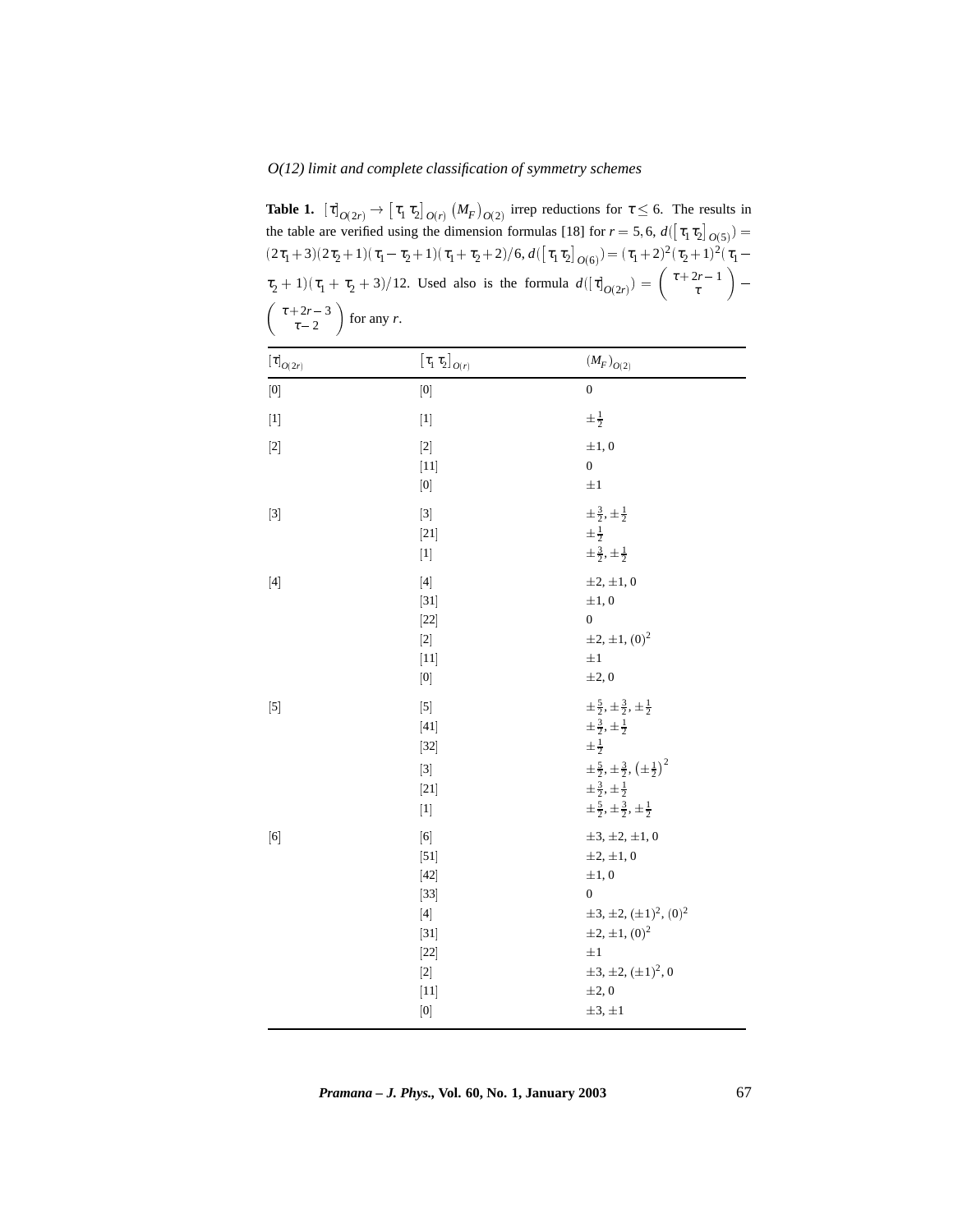$a_1 > 0$  gives a spectrum similar to the spectrum in the  $U(6) \otimes SU_F(2) \supset O(6) \otimes O_{M_F}(2)$ limit. As an example, for  $N = 6$  and  $M_F = -1$  (then  $N_\pi = 2$ ,  $N_V = 4$ ) the typical spectrum in the  $O(12) \supset O(6) \otimes O(2)$  limit is shown in figure 1 and this should be compared with the  $U(6) \otimes SU_F(2) \supset O(6) \otimes O_{M_F}(2)$  limit spectrum given in figure 4 of ref. [3]. Firstly the states with the  $O(6)$  irreps [6] and [51] in figure 1 belong to  $v = 6$  (i.e.  $v = N$ ) and therefore it is not possible in general to separate them too far. Due to this, as seen from figure 1, the [51] states start appearing around 1.5 MeV excitation. Typically states with the irrep [6] are IBM-1 states and the [51] states are the mixed symmetry states. In the  $U(6) \otimes SU_F(2) \supset O(6) \otimes O_{M_F}(2)$  limit the [6] and [51]  $O(6)$  irreps belong to different  $U(6)$ irreps and therefore in this limit it is possible to split them far by using the*U* (6) Casimir operator (the Majorana operator [1,3]). With this in the  $U(6)\otimes SU_{F}(2)\supset O(6)\otimes O_{M_{F}}(2)$  limit the mixed symmetry states are expected around 3 MeV excitation as found in many nuclei. Unlike this, in the  $O(12) \supset O(6) \otimes O(2)$  limit they are expected to appear around 1.5 to 2 MeV as in figure 1. Therefore to find empirical examples for this symmetry limit one has to look for  $O(6)$  type even–even nuclei with  $1^+$  states (see figure 1) appearing around 1.5 MeV. In fact there are many such nuclei [20] and in order to establish their structure one need to study their  $B(E2)$ 's. It should be added that the  $\sigma_1 \sigma_2 = [N]$  and  $[N-1,1]$ states with  $v = N$  in the  $O(12) \supset O(6) \otimes O(2)$  limit will have the same structure as in the  $U(6) \otimes SU_F(2) \supset O(6) \otimes O_{M_F}(2)$  limit as the corresponding  $U(6)$  irreps are uniquely determined. Additional signatures for the  $O(12) \supset O(6) \otimes O(2)$  limit come from the  $\nu = N - 2$ (in figure 1 they correspond to  $v = 4$ ) states which should start appearing around 2.2–2.5 MeV excitation (around this, states with  $v = N$  and  $O(6)$  irrep  $[N-2,2]$  also will start



**Figure 1.** Typical energy spectrum in the  $O(12) \supset O(6) \otimes O(2)$  limit of pnIBM for  $N = 6$  bosons with  $M_F = -1$  (i.e.  $N_\pi = 2$ ,  $N_V = 4$ ). The parameters in the energy formula (20) are chosen to be  $a_1 = 30$  keV,  $a_2 = -125$  keV,  $a_3 = 35$  keV and  $a_4 = 10$ keV. The  $O(5)$  quantum numbers  $\lfloor v_1 v_2 \rfloor$  are shown to the left of each energy level and to the right shown are  $L^{\pi}$  values. Energy levels for  $v = 6$  with  $\sigma_1 \sigma_2$  = [6] and [51] and  $v = 4$  with  $\lfloor \sigma_1 \sigma_2 \rfloor = [4]$  are shown in the figure.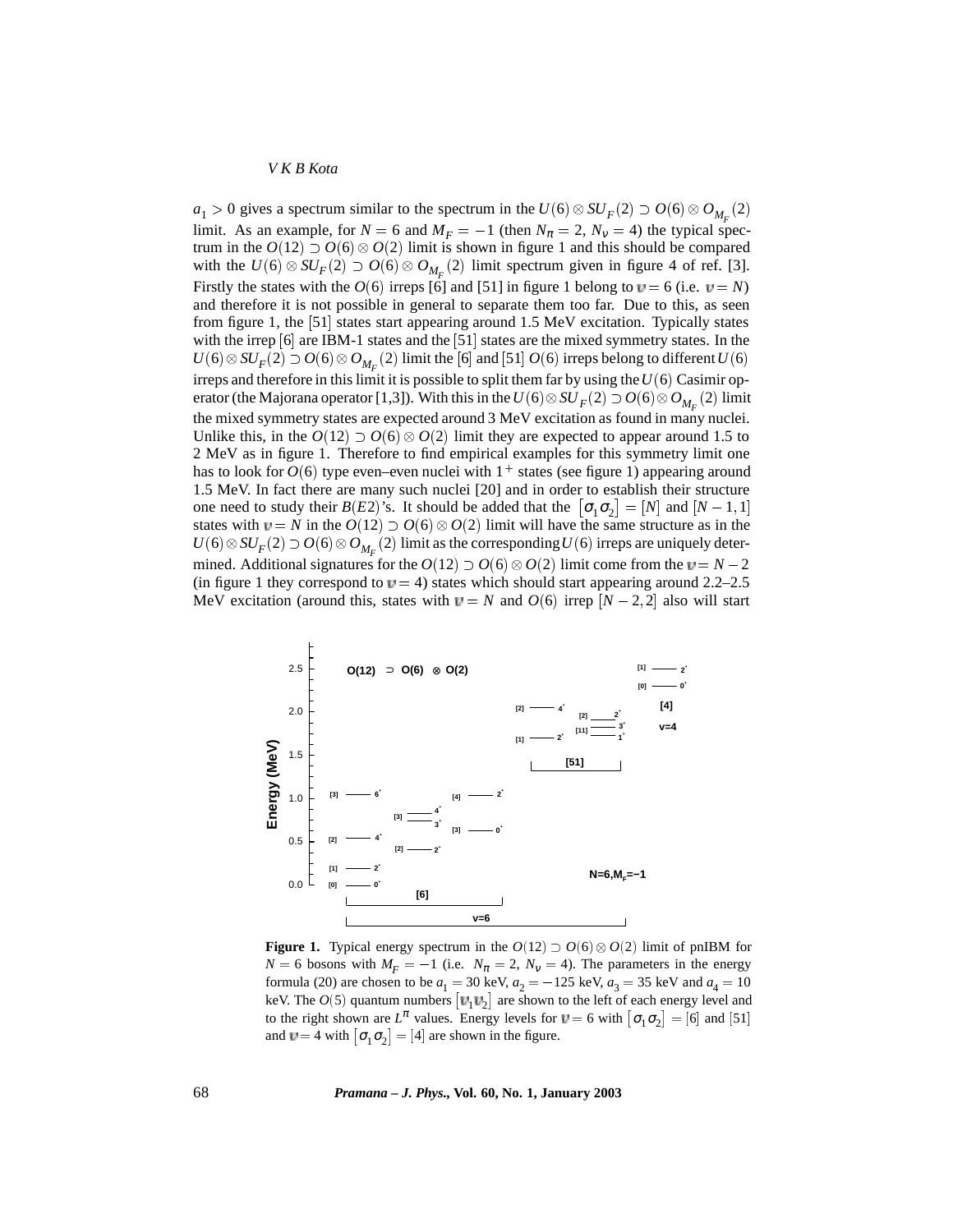appearing but they are not shown in the figure) and they will have one *sd* boson  $\pi - v$  pair (see (18)). Therefore these states carry much more definite signatures of  $O(12)$ . For further understanding of the  $O(12) \supset O(6) \otimes O(2)$  limit, it is necessary to study the structure of the eigenstates in this limit in terms of the amount of *F*-spin mixing they contain and also derive formulas for  $B(E2)$ 's and  $B(M1)$ 's between the states in this limit. They will be addressed in a future publication.

### 3.2  $O(12) \supset O(2) \oplus O(10)$  *limit*

the contract of the contract of the contract of the contract of the contract of

The group chain and irrep labels in the  $O(12) \supset O(2) \oplus O(10)$  limit are given by

$$
\begin{array}{ccc}\n|U(12) & \supset & O(12) & \supset & [ & O(10) & \supset & \{ & O(5) & \supset & O_L(3) & \} \\
\{N\} & & [v] & & [v_d] & & [v_1v_2] & L \\
& \otimes & O_{M_{F_d}}(2) & ] & \oplus & O_{M_{F_s}}(2) & \supset & O_L(3) & \otimes & O_{M_F}(2) \\
& M_{F_d} & & M_{F_s} & L & M_F = M_{F_s} + M_{F_d}\n\end{array}\n\tag{21}
$$

The generators of all the groups in (21) will follow from the results in  $\S$ 2 and 3.1. The irrep labels in (21) are determined as follows. It is seen from (18) that  $v = N, N - 2, \ldots, 0$  or 1. The  $v \rightarrow (v_d, M_{F_s})$  is given by the rule (see [21])  $v = v_s + v_d + 2k$ ,  $k = 0, 1, 2, \dots$  where  $d_s = 2|M_{F_s}|$ . The rules for  $v_d \to [v_1v_2] M_{F_d}$  are given in Appendix A; note that here table 1 with  $r = 5$  will apply. The  $\left[\mathbf{u}_1 \mathbf{u}_2\right] \rightarrow L$  reductions are the same as in the case of  $O(12) \supset O(6) \otimes O(2)$  limit. Now let us consider the Hamiltonian and the energy formula in the  $O(12) \supset O(2) \oplus O(10)$  limit

$$
H = E_0(N, M_F) + b_1C_2(O(12)) + b_2C_2(O(10)) + b_3C_2(O(5))
$$
  
+ $b_4C_2(O(3)) + b_5(F_{d;0}^1)^2$   

$$
E(N, v, v_d, [v_1v_2], L, M_{F_d}, M_F)
$$
  
=  $E_0(N, M_F) + b_1v(v + 10) + b_2v_d(v_d + 8)$   
+ $b_3[v_1(v_1 + 3) + v_2(v_2 + 1)]$   
+ $b_4L(L+1) + b_5(M_{F_d})^2$ . (22)

Assuming  $b_1 < 0$ , the  $v = N$  states will be lowest in energy. Then choosing  $b_2 > 0$  in principle a phonon spectrum can be obtained. For  $v_d = 0$  one has  $L = 0$  with  $M_{F_d} = 0$ . Note that  $M_{F_s} = \pm \frac{(v - v_d)}{2}, \pm \frac{(v - v_d - 2)}{2}, \ldots, 0$  or  $\pm \frac{1}{2}$  and given  $M_{F_d}$  the  $M_{F_s}$  value must be  $M_{F_s} = M_F - M_{F_d}$ . For  $v_d = 1$  (one phonon excitation) one has  $[v_1v_2] = [1], L = 2$  with  $M_{F_d} = \pm \frac{1}{2}$ . Similarly for  $v_d = 2$  one has  $L = 0, 2, 4$  with  $M_{F_d} = \pm 1$  and  $L = (2, 4), (1, 3)$ with  $M_{F_d} = 0$ . These results follow from table 1 as  $[v_1v_2] = [0] \rightarrow L = 0$ ,  $[1] \rightarrow L = 2$ ,  $[2] \rightarrow L = 2,4$  and  $[11] \rightarrow L = 1,3$ . This construction extends to  $v_d = 3$  etc. Then there will be similar states with  $v = N - 2$  at energies higher than those of  $v = N$  states and so on. With these, by choosing  $b_5 = 0$  one has, a ground  $0^+$ , 1-phonon excited  $2^+$  with  $M_{F_d} = \pm \frac{1}{2}$ , 2-phonon  $(0^+, 2^+, 4^+)$  with  $M_{F_d} = \pm 1$  and  $(2^+, 4^+)$ ,  $(1^+, 3^+)$  with  $M_{F_d} = 0$ .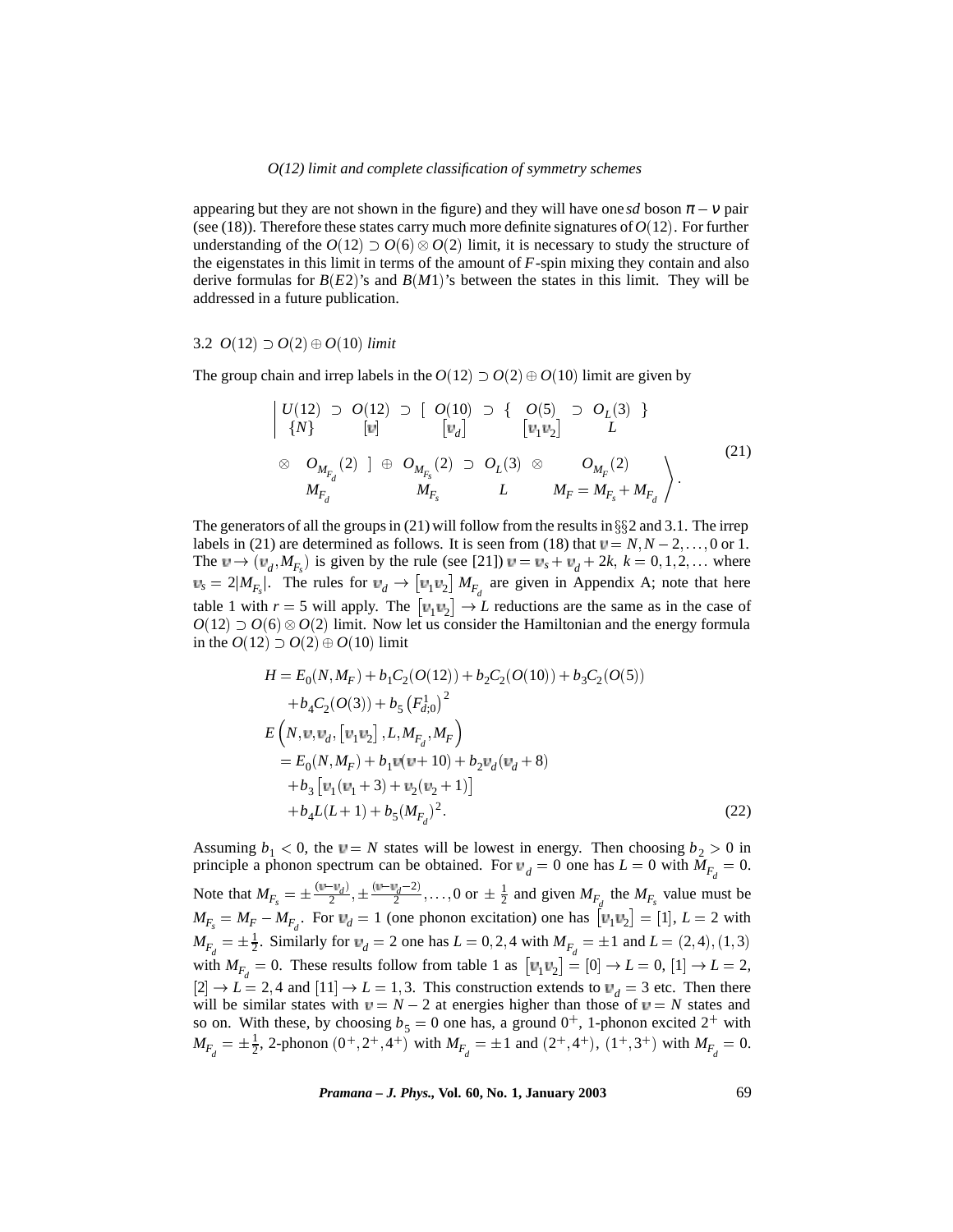Thus, because of the degeneracies due to good  $(M_{F_s}, M_{F_s})$  in this symmetry limit, the spectrum is unrealistic. However, by adding a term  $b_6 \left[\frac{1}{2}v_d - M_{F_d}\right] \left[v_d + R_1 M_{F_d} + R_2\right]$ with  $b_6$ ,  $R_1$  and  $R_2$  being some constants, in the energy formula (22), it is possible to lift the  $M_{F_d}$  degeneracies to give a spectrum that looks realistic. At present a two-body interaction with eigenvalues  $\left[\frac{1}{2}v_d - M_{F_d}\right] \left[v_d + R_1 M_{F_d} + R_2\right]$  could not be constructed. In conclusion, it is probable that the  $O(12) \supset O(2) \oplus O(10)$  limit will not be seen in real nuclei.

## **4. Complete classification of pnIBM symmetry limits with good** *MF*

With the  $O(12)$  algebra identified and studied in  $\S$ 2 and 3, it is natural to address the question of complete classification of the symmetry schemes (group–subgroup chains) in pnIBM. As already pointed out, they are associated with the four  $U(12)$  subalgebras (i)  $U(6) \otimes SU_F(2)$ , (ii)  $U_{\pi}(6) \oplus U_{\nu}(6)$ , (iii)  $U_s(2) \oplus U_d(10)$  and (iv)  $O(12)$ . In the  $U(6) \otimes SU_F(2)$  limit, the  $U(6)$  algebra is generated by  $\left(b_{\ell_1,\frac{1}{2}}^{\dagger} \tilde{b}_{\ell_2,\frac{1}{2}}\right)_{M_0,0}^{L_0,0}$ ;  $\ell_1, \ell_2 = 0, 2$  and  $SU_F(2)$  by the *F*-spin operators  $F^1_\mu$  in (3). All the group chains in this limit are well-known [1,3] and they correspond to the sub-algebras *G*'s in  $U(12) \supset [U(6) \supset G \supset \supset \supset C_L(3)]$  $\left[SU_F(2) \supset O_{M_F}(2)\right]; G = U(5), SU(3), O(6).$  Obviously all these chains preserve  $(N, L, F, M_F)$  (note that we are not showing  $O_L(3) \supset O_{M_L}(2)$  as *L* is an exact symmetry). In the  $U_{\pi}(6) \oplus U_{\nu}(6)$  limit the  $U_{\rho}(6)$  generators follow easily from (2) and they are  $\left( b_{\ell_1,\rho}^{\dagger} \tilde{b}_{\ell_2,\rho} \right)_{M_0}^{L_0}$ ;  $\ell_1, \ell_2 = 0, 2$  and  $\rho = \pi, \nu$ . The boson numbers  $N_\rho$  are generated by  $U_\rho(6)$ and therefore the group chains in the  $U_{\pi}(6) \oplus U_{\nu}(6)$  limit will always preserve  $M_{F}$ . The various group chains in this limit are obtained by writing down all the  $U<sub>0</sub>(6)$  subalgebras with good  $L_{\rho}$  ( $\rho = \pi$ ,  $v$ ), then coupling the  $\pi - v$  algebras at some level and further reducing this coupled algebra to  $O_L(3)$ . All these group chains are well-known [1] and they are of the form  $U(12) \supset [U_\pi(6) \supset \ldots G_\pi \supset \ldots] \oplus [U_\nu(6) \supset \ldots G_\nu \supset \ldots] \supset G_{\pi+\nu} \ldots \supset O_L(3).$ In summary, the  $U(6) \otimes SU_F(2)$  symmetry limit group chains preserve  $(N, L, F, M_F)$  and the  $U_{\pi}(6) \oplus U_{\nu}(6)$  symmetry limit group chains preserve only  $(N, L, M_F)$  and all these group chains are known before [21a].

In the  $U_s(2) \oplus U_d(10)$  limit, the *sd* boson space is decomposed into *s* and *d* spaces so that not only *N* but both  $N_s$  (generated by  $U_s(2)$ ) and  $N_d$  (generated by  $U_d(10)$ ) are good quantum numbers. The  $U_s(2)$  generates *s*-boson *F*-spin  $F_s = N_s/2$ . The  $U_d(10)$  admits two subalgebras as pointed out in  $\S 2.2$  and with this there are two group chains in the  $U_s(2) \oplus U_d(10)$  limit

$$
\begin{vmatrix}\nU(12) & \supset & U_s(2) & \oplus & [U_d(10) \supset \{ & U(5) \supset O(5) \supset O_L(3) \} \\
\{N\} & \{N_s\}; F_s = N_s/2 & \{N_d\} & \{f_1, f_2\} & [v_1 v_2] & L \\
\otimes & SU_{F_d}(2) & ] \supset & SU_F(2) & \supset O_{M_F}(2) \\
F_d = (f_1 - f_2)/2 & \vec{F} = \vec{F}_s + \vec{F}_d & M_F\n\end{vmatrix}
$$
\n
$$
(23)
$$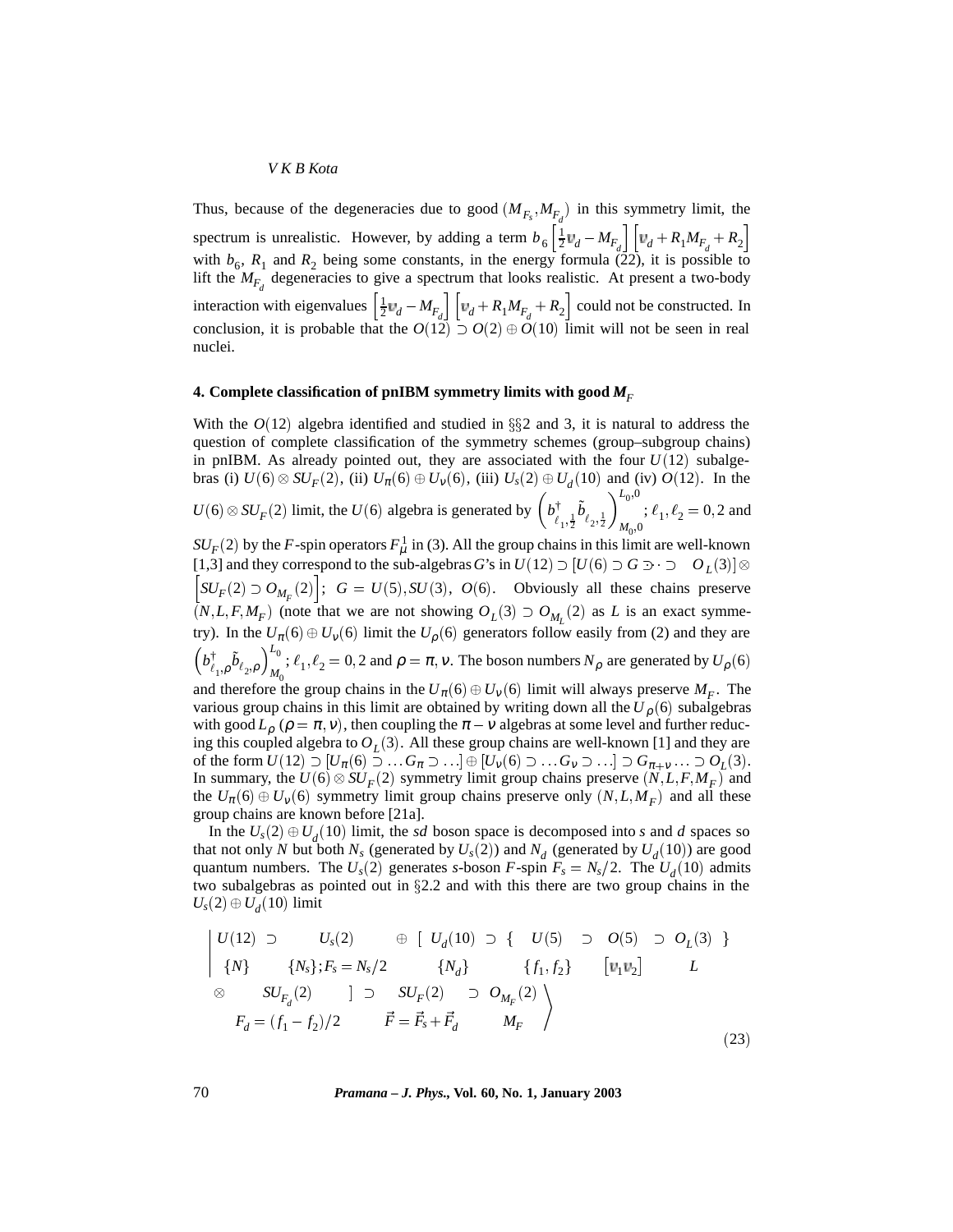$$
\begin{vmatrix}\nU(12) & \supset \begin{bmatrix} U_s(2) & \supset O_{M_{F_s}}(2) \end{bmatrix} \oplus \begin{bmatrix} U_d(10) & \supset O(10) \end{bmatrix} \\
\{N\} & \{N_s\}, F_s = N_s/2 \qquad M_{F_s} \qquad \{N_d\} \qquad [v_d] \\
\{O(5) & \supset O_L(3) \} \oplus O_{M_{F_d}}(2) \end{vmatrix} \supset O_{M_F}(2) \\
[v_1v_2] & L \qquad M_{F_d} \qquad M_F = M_{F_s} + M_{F_d} \qquad (24)
$$

In the first chain  $(23)$  *F* spin is good and by examining the irrep reductions (basis states) it is easily seen that it is the same as the  $U(6) \otimes SU(2)$  limit with  $U(6) \supset U(5)$  (see [3] and figure 2 in this reference). Note that in (23),  $N = N_s + N_d$ ,  $f_1 + f_2 = N_d$ ,  $f_1 \ge f_2 \ge 0$ . The second chain (24) (hereafter called  $U(2) \oplus [U(10) \supset O(\tilde{10})]$  limit) is a new group chain in pnIBM. For this chain, the irrep reductions  $N_d \to v_d$  and  $v_d \to [v_1 v_2] M_{F_d}$  follow from the results in §2 and Appendix A; results in table 1 with  $r = 5$  will apply here. The  $\left[\mathbf{u}_1 \mathbf{u}_2\right] \rightarrow L$ reductions are given in  $\S 3.1$ . It is straightforward to write down the Hamiltonian and energy formula in this limit. Just as in the case of  $O(12) \supset O(2) \oplus O(10)$ , it is easily seen that the spectrum in the present case also will be unrealistic (with degeneracies due to good *M<sub>F<sub>d</sub>*</sub>). Thus both  $U(2) \oplus [U(10) \supset O(10)]$  and  $O(12) \supset O(2) \oplus O(10)$  which preserve  $(M_{F_s}, M_{F_d})$ , may not be seen in real nuclei but they should be useful for chaos and phase transition studies (see ahead).

In summary, combining the symmetry schemes in the  $U(6) \otimes SU_F(2)$ ,  $U_{\pi}(6) \oplus U_{V}(6)$ and  $U_s(2) \oplus U_d(10)$  limits with the two  $O(12)$  symmetry limits analyzed in §3, one has the complete classification of symmetry schemes with good  $(N, L, M_F)$  in pnIBM.

## **5. Conclusions**

Proton–neutron interacting boson model admits a new*O*(12) symmetry limit which breaks *F* spin but preserves the  $F_z$  quantum number  $M_F$ . The  $O(12)$  algebra is analyzed in detail, for the first time in this paper, by identifying the corresponding quasi-spin algebra. With  $O(12)$  there are two symmetry limits in pnIBM,  $O(12) \supset O(6) \otimes O(2)$  and  $O(12) \supset O(2) \oplus O(10)$  limits. In both cases complete classification of the basis states and typical energy spectra are given. It is argued that some *O*(6)-type (γ soft) nuclei may exhibit the  $O(12) \supset O(6) \otimes O(2)$  limit and two important signatures here are the appearance of  $O(6)$  [ $N-1,1$ ] states around 1.5 MeV excitation and the  $0^+_3$  (or  $0^+_4$ ) states around 2.5 MeV with a correlated  $\pi - v$  boson pair. Search for empirical examples is under progress.

Searching for complete classification of pnIBM symmetry schemes, it is found that, within the  $U_s(2) \oplus U_d(10)$  algebra of  $U(12)$ , there is a new  $U(2) \oplus [U(10) \supset O(10)]$  limit. This may be relevant for  $U(5)$  (vibrational) type nuclei. For the three new symmetry limits discussed in this paper,  $O(12) \supset O(6) \otimes O(2)$ ,  $O(12) \supset O(2) \oplus O(10)$  and  $U(2) \oplus [U(10) \supset$  $O(10)$ ] given by (19), (21) and (24) respectively (note that they all preserve  $M_F$  and in general break the *F* spin), results for electromagnetic transition strengths (*B*(*E*2)'s and *B*(*M*1)'s) and structure of wave functions in terms of the amount of *F*-spin mixing they contain, will be presented elsewhere. The group theoretical problems needed for these are being solved.

With the  $O(12)$  limit studied in  $\S3$ , another important problem addressed and solved in this paper is the complete classification of pnIBM symmetry schemes with good  $M_F$ .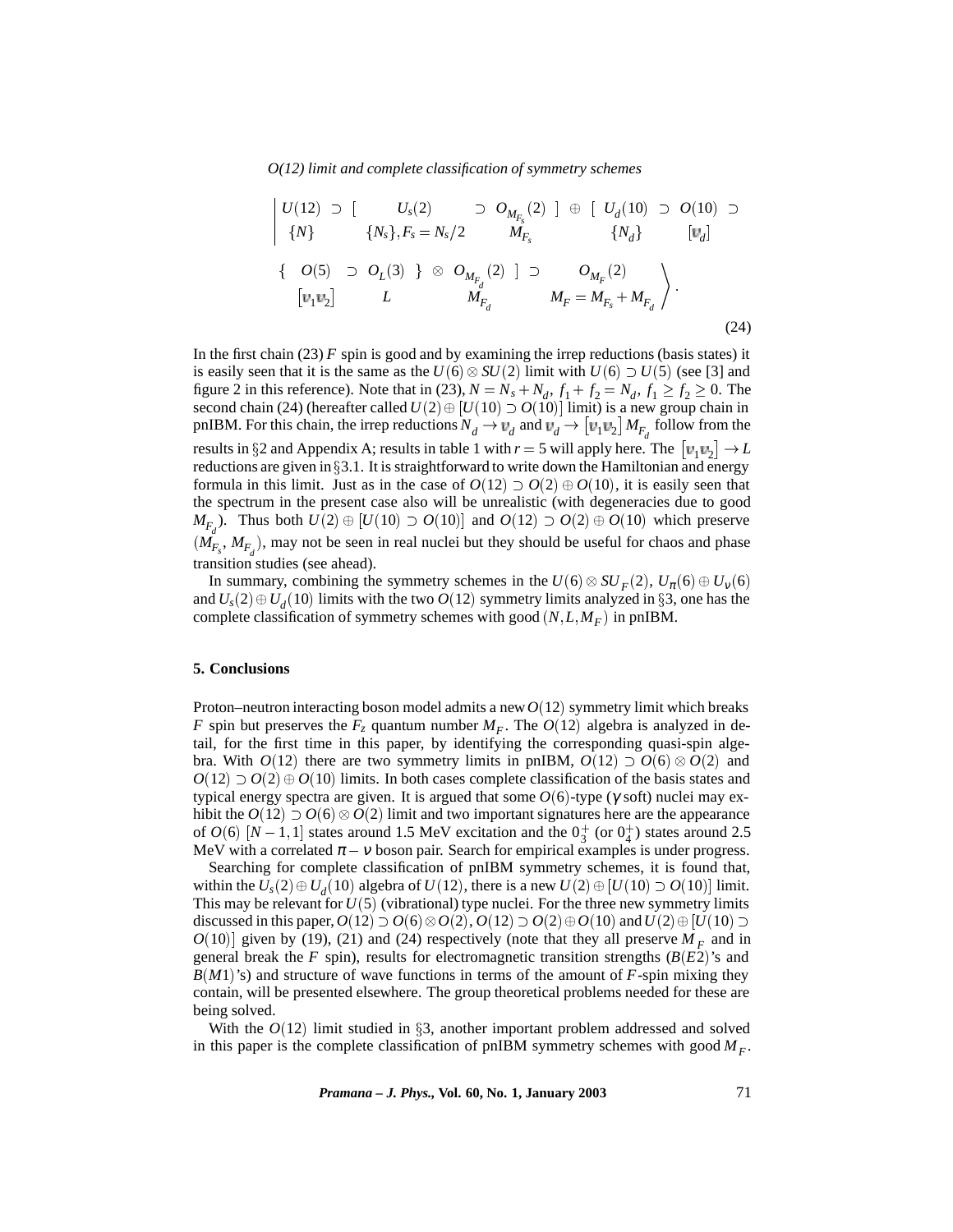Let us point out that a major application of the complete classification is in the studies of quantum chaos and phase transitions in finite quantum systems where one can use pnIBM as a model. Such studies with great success are carried out using IBM-1 [8,9,22,23] and only recently a beginning is made in this direction using pnIBM [24].

## **Appendix A**

The problem of  $[\tau] \rightarrow [\tau_1 \tau_2] M_F$  irrep reductions in the group–subgroup chain

$$
\begin{vmatrix} U(2r) & \supset & O(2r) & \supset & O(r) & \otimes & O(2) \\ \{N\} & \left[\tau\right] & \left[\tau_1 \tau_2\right] & M_F \end{vmatrix} \; ; \; \tau = N, N - 2, N - 4, \dots, 0 \text{ or } 1 \tag{A1}
$$

is solved by using the group chain

$$
\begin{vmatrix}\nU(2r) & \supset U(r) & \otimes SU(2) & \supset O(r) & \otimes O(2) \\
\{N\} & \{f_1 f_2\} & F & [\tau_1 \tau_2] & M_F \\
f_1 + f_2 = N, & f_1 \ge f_2 \ge 0, & F = (f_1 - f_2)/2, \\
M_F = -F, (-F + 1), \dots, F. & \tag{A2}
$$

The  $\{f_1 f_2\}$   $\rightarrow$   $[\tau_1 \tau_2]$  reduction in (A2) is obtained by the well-known rules for the *U*(*r*) and  $O(r)$  Kronecker ( $\otimes$ ) products [18] and the  $U(r) \supset O(r)$  reductions for the symmetric  $U(r)$  irreps

$$
\{f_1\}_{U(r)} \otimes \{f_2\}_{U(r)} - \{f_1 + 1\}_{U(r)} \otimes \{f_2 - 1\}_{U(r)} = \{f_1, f_2\}_{U(r)} \tag{A3}
$$

$$
\left[\kappa\right]_{O(r)} \otimes \left[\ell\right]_{O(r)} = \sum_{p=0}^{\ell} \sum_{q=0}^{\ell-p} \left[\kappa - \ell + p + 2q, p\right]_{O(r)} \oplus, \ \ell \le \kappa \tag{A4}
$$

$$
\{f\}_{U(r)} \longrightarrow [f]_{O(r)} \oplus [f-2]_{O(r)} \oplus \ldots \oplus [0]_{O(r)} \text{ or } [1]_{O(r)}.
$$
 (A5)

By writing all allowed  $\{f_1 f_2\}$  in (A2) for a given *N* and then applying (A3), (A5) and (A4) in that order will give  $\{N\} \to [\tau_1 \tau_2] M_F$  reductions. Starting with  $N = 1, 3, 5...$ and by successive subtraction of the  $\{N\} \to [\tau_1 \tau_2] M_F$  reductions will give, via  $N \to \tau$  in (A1), the  $[\tau]_{O(2r)} \to [\tau_1\,\tau_2]_{O(r)}\,(M_F)_{O(2)}$  irrep reductions for odd *N*. Similarly, starting with  $N = 0, 2, 4, \dots$  will give the reductions for even *N*. This procedure is easily implemented on a computer. Table 1 gives the results for  $\tau \leq 6$ . From the table it is seen that, in general

$$
\begin{aligned}\n[\tau]_{O(2r)} \longrightarrow [\tau_1 \tau_2]_{O(r)} (M_F)_{O(2)} &= [\tau] \pm (\frac{\tau}{2}), \pm (\frac{\tau}{2} - 1), \dots, 0 \text{ or } \pm \frac{1}{2} \\
&\quad \oplus [\tau - 1, 1] \pm (\frac{\tau}{2} - 1), \pm (\frac{\tau}{2} - 2), \dots, 0 \text{ or } \pm \frac{1}{2} \\
&\quad \oplus [\tau - 2, 2] \pm (\frac{\tau}{2} - 2), \pm (\frac{\tau}{2} - 3), \dots, 0 \text{ or } \pm \frac{1}{2} \\
&\quad \oplus \dots \\
\oplus \dots \\
\oplus \dots\n\end{aligned}
$$
\n
$$
\begin{aligned}\n[\tau_1 \tau_2]_{O(2)} &= [\tau_1] \pm (\tau_2 \tau_1) \pm (\tau_2 \tau_2) \pm (\tau_1 \tau_2 \tau_3) \pm (\tau_1 \tau_3 \tau_4) \\
&\quad \oplus \dots \\
\oplus \dots\n\end{aligned}
$$
\n
$$
\begin{aligned}\n[\tau_1 \tau_2]_{O(2)} &= [\tau_1] \pm (\tau_2 \tau_3) \pm (\tau_1 \tau_4) \pm (\tau_1 \tau_5) \pm (\tau_2 \tau_6) \\
&\quad \oplus \dots \\
\oplus \dots\n\end{aligned}
$$
\n
$$
\begin{aligned}\n[\tau_1 \tau_2]_{O(2)} &= [\tau_1] \pm (\tau_2 \tau_1) \pm (\tau_2 \tau_2) \pm (\tau_2 \tau_3) \pm (\tau_3 \tau_4) \\
\oplus \dots \\
\oplus \dots\n\end{aligned}
$$
\n
$$
\begin{aligned}\n[\tau_1 \tau_2]_{O(2)} &= [\tau_1] \pm (\tau_2 \tau_1) \pm (\tau_2 \tau_2) \pm (\tau_2 \tau_3) \pm (\tau_3 \tau_4) \\
\oplus \dots \\
\oplus \dots\n\end{aligned}
$$
\n
$$
\begin{aligned}\n[\tau_1 \tau_2]_{O(2)} &= [\tau_1] \pm (\tau_2 \tau_1) \pm (\tau_2 \tau_2) \pm (\tau_2 \tau_3) \pm (\tau_3 \tau_5) \\
\oplus \dots \\
[\tau_n \tau_n \tau_n] &= \tau_n \end{aligned}
$$
\n<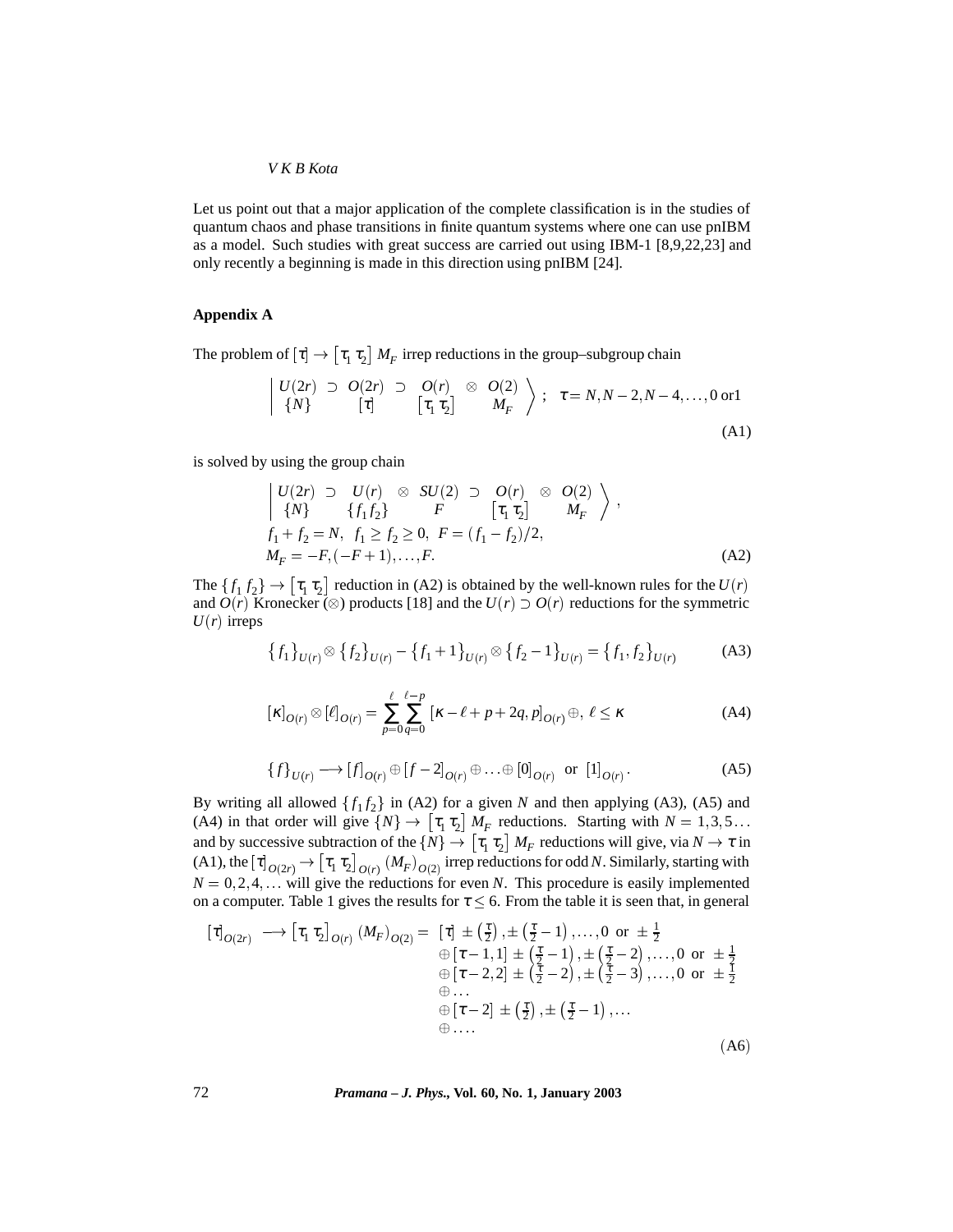## **Acknowledgement**

Thanks are due to Mr Gautum Kumar for his help in generating some of the results in this paper is acknowledged.

## **References**

- [1] F Iachello and A Arima, *The interacting Boson model* (Cambridge University Press, Cambridge, 1987)
- [2] I Talmi, *Simple models of complex nuclei: The shell model and the interacting Boson model* (Harwood, New York, 1993) K L G Heyde, *The nuclear shell model*, 2nd edition (Springer, Berlin, 1994) W Greiner and J A Maruhn, *Nuclear models* (Springer, Heidelberg, 1996)
- [3] P Van Isacker, K Heyde, J Jolie and A Sevrin, *Ann. Phys. (N.Y.)* **171**, 253 (1986)
- [4] A Frank and P Van Isacker, *Algebraic methods in molecular and nuclear physics* (Wiley, New York, 1994)
- [5] V K B Kota, *Ann. Phys. (N.Y.)* **265**, 101 (1998) J E Garcia-Ramos and P Van Isacker, *Ann. Phys. (N.Y.)* **274**, 45 (1999)
- [6] V K B Kota, *Ann. Phys. (N.Y.)* **280**, 1 (2000)
- [7] Q Z Hahn, H Z Sun and G H Li, *Phys. Rev.* **C35**, 784 (1987) P Halse, P Van Isacker and B R Barrett, *Phys. Lett.* **B363**, 145 (1995) P Van Isacker and D D Warner, *Phys. Rev. Lett.* **78**, 3266 (1997) V K B Kota, *Pramana – J. Phys.* **51**, 727 (1998) V K B Kota, *J. Phys.* **G24**, 1535 (1998)
- [8] D Kusnezov, *Phys. Rev. Lett.* **79**, 537 (1997) A M Shirokov, N A Smirnova and Yu F Smirnov, *Phys. Lett.* **B434**, 237 (1998) A M Shirokov, N A Smirnova, Yu F Smirnov, O Castonos and A Frank, in *Nuclear models 1998* edited by G Lo Bianco (University of Camerino Press, Camerino, Italy, 1999) P Cejnar and J Jolie, *Phys. Rev.* **E58**, 387 (1998); **E61**, 6237 (2000)
- [9] F Iachello, *Phys. Rev. Lett.* **85**, 3580 (2000); **87**, 052502 (2001).
- [10] Yu F Smirnov, N A Smirnova and P Van Isacker, *Phys. Rev.* **C61**, 041302 (2000) P Van Isacker, *Phys. Rev. Lett.* **83**, 4269 (1999)
- [11] K H Kim, A Gelberg, T Mizusaki, T Otsuka and P von Brentano,*Nucl. Phys.* **A604**, 163 (1996)
- [12] D Bohle et al, *Phys. Lett.* **B137**, 27 (1984) A Richter, *Prog. Part. Nucl. Phys.* **34**, 261 (1995) U Kneissl, H H Pitz and A Zilges, *Prog. Part. Nucl. Phys.* **37**, 349 (1996)
- [13] P von Brentano *et al*, *Phys. Rev. Lett.* **76**, 2029 (1996) H Maser *et al*, *Phys. Rev.* **C54**, R2129 (1996) N Pietralla *et al*, *Phys Rev.* **C58**, 796 (1998); *Phys. Rev. Lett.* **83**, 1303 (1999); **84**, 3375 (2000)
- [14] A Novoselski and I Talmi, *Phys. Lett.* **B160**, 13 (1985) O Engel, A Richter and H J Wortche, *Nucl. Phys.* **A565**, 596 (1993) A Wolf, O Scholten and R F Casten, *Phys. Lett.* **B312**, 372 (1993)
- [15] V K B Kota, in *Structure of atomic nuclei* edited by L Satpathy (Narosa Publishing, New Delhi, India, 1999) p. 203
- [16] V S Lac, J P Elliott and J A Evans, *Phys. Lett.* **B394**, 231 (1997)

[16a] In general it is easily seen that,  $\left(b_{\ell_1,\frac{1}{2}}^{\dagger} \tilde{b}_{\ell_2,\frac{1}{2}}\right)_{M_0,0}^{L_0,0} = \frac{1}{\sqrt{2}} \sum_{\rho=\pi,\nu} \left(b_{\ell_1,\rho}^{\dagger} \tilde{b}_{\ell_2,\rho}\right)_{M_0}^{L_0}$